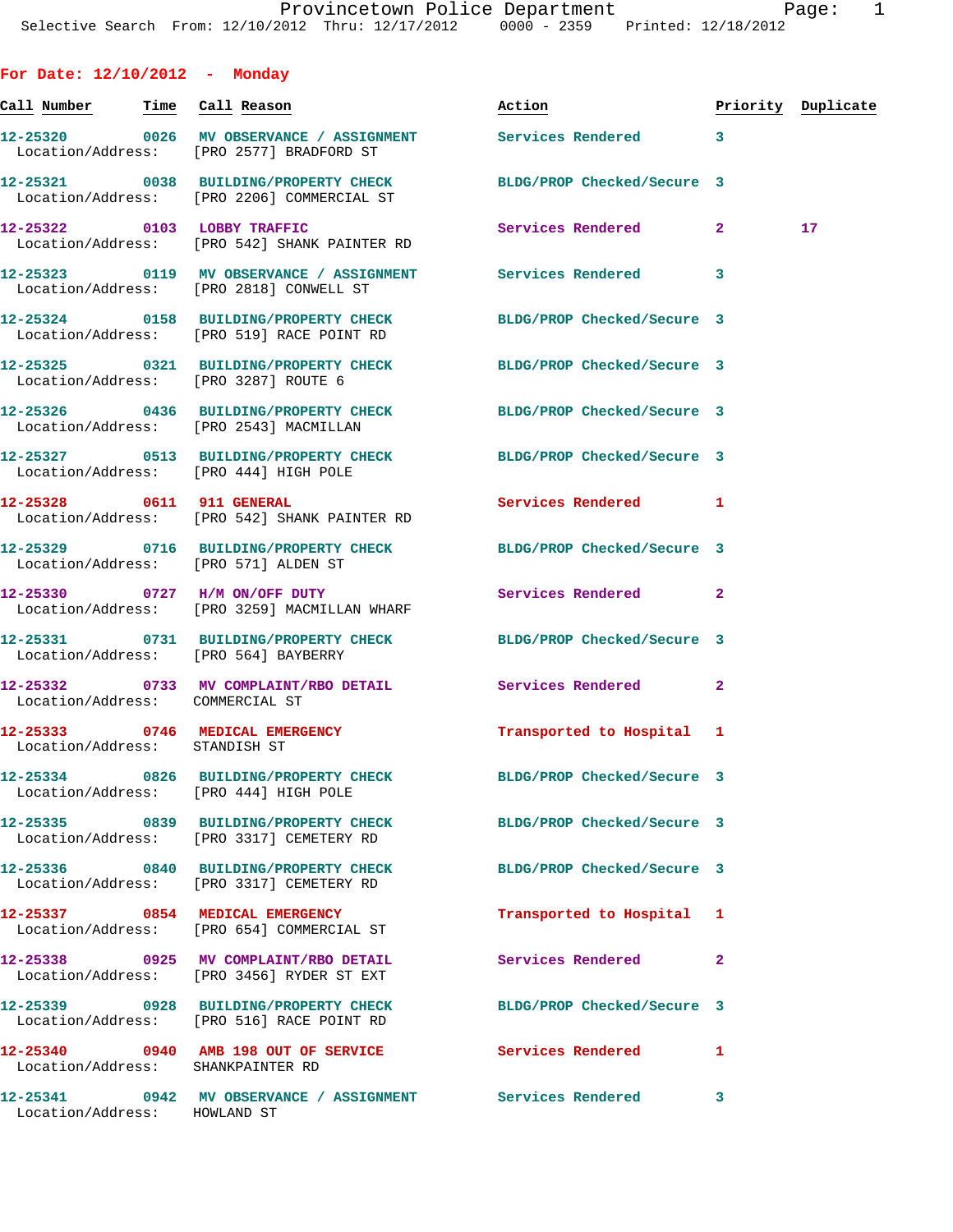|                                                            | Provincetown Police Department<br>Selective Search From: 12/10/2012 Thru: 12/17/2012 0000 - 2359 Printed: 12/18/2012 |                                  | Page: 2        |  |
|------------------------------------------------------------|----------------------------------------------------------------------------------------------------------------------|----------------------------------|----------------|--|
| 12-25342 0945 MV STOP<br>Location/Address: BRADFORD ST     |                                                                                                                      | <b>VERBAL WARNING 3</b>          |                |  |
| Location/Address: COMMERCIAL ST                            | 12-25343 0950 MEDICAL EMERGENCY/DOT Transported to Hospital 1                                                        |                                  |                |  |
|                                                            | 12-25344 1014 MEDICAL EMERGENCY/DOT Transported to Hospital 1<br>Location/Address: [PRO 3222] ALDEN ST               |                                  |                |  |
|                                                            |                                                                                                                      | No Action Required               | $\mathbf{2}$   |  |
|                                                            | 12-25346 1100 BUILDING/PROPERTY CHECK BLDG/PROP Checked/Secure 3<br>Location/Address: [PRO 2898] JEROME SMITH RD     |                                  |                |  |
| Location/Address: COMMERCIAL ST                            | 12-25347 1108 MV COMPLAINT/RBO DETAIL Services Rendered                                                              |                                  | $\overline{a}$ |  |
|                                                            | 12-25348 1125 BUILDING/PROPERTY CHECK No Action Required<br>Location/Address: [PRO 2206] COMMERCIAL ST               |                                  | 3              |  |
| 12-25349 1134 COMPLAINT<br>Location/Address: COMMERCIAL ST |                                                                                                                      | Services Rendered                | 3              |  |
|                                                            | 12-25350 1155 BUS OPERATIONS<br>Location/Address: [PRO 3456] RYDER ST EXT                                            | Services Rendered                | 3              |  |
|                                                            | 12-25351 1240 MEDICAL EMERGENCY/DOT Transported to Hospital 1<br>Location/Address: [PRO 440] HARRY KEMP WAY          |                                  |                |  |
| Location/Address: HARRY KEMP WAY                           | 12-25352 1245 MV OBSERVANCE / ASSIGNMENT No Action Required                                                          |                                  | 3              |  |
|                                                            | 12-25353 1324 ILLEGAL DUMPING<br>Location/Address: [PRO 3349] HARRY KEMP WAY                                         | SPOKEN TO AND TO A THE SPOKEN TO | 3              |  |
|                                                            | 12-25354 1356 ALARM - GENERAL<br>Location/Address: [PRO 842] COMMERCIAL ST                                           | False Alarm                      | 1              |  |
| Location/Address: CONWELL ST                               | 12-25355 1401 STREET FLOODING Services Rendered                                                                      |                                  | 2              |  |
|                                                            | 12-25356 1417 BUILDING/PROPERTY CHECK<br>Location/Address: [PRO 3318] CEMETERY RD                                    | BLDG/PROP Checked/Secure 3       |                |  |
| Location/Address: [PRO 3259] MACMILLAN                     | 12-25357 1605 BUILDING/PROPERTY CHECK BLDG/PROP Checked/Secure 3                                                     |                                  |                |  |
|                                                            | Location/Address: [PRO 221] COMMERCIAL ST                                                                            | Services Rendered                | 1              |  |
|                                                            | 12-25359 1615 B & E BURGLARY<br>Location/Address: [PRO 1783] FRANKLIN ST                                             | Investigated                     | 2              |  |
| Location/Address: [PRO 444] HIGH POLE                      | 12-25360 1707 BUILDING/PROPERTY CHECK                                                                                | BLDG/PROP Checked/Secure 3       |                |  |
|                                                            | 12-25361 1829 BUILDING/PROPERTY CHECK<br>Location/Address: [PRO 2206] COMMERCIAL ST                                  | BLDG/PROP Checked/Secure 3       |                |  |
| Location/Address: [PRO 16] BRADFORD ST                     | 12-25362 2021 BUILDING/PROPERTY CHECK BLDG/PROP Checked/Secure 3                                                     |                                  |                |  |
| 12-25363 2029 MV TOW<br>Location/Address: ALDEN ST         |                                                                                                                      | Vehicle Towed <b>Seat 1996</b>   | $\mathbf{2}$   |  |
|                                                            | 12-25364 2105 BUILDING/PROPERTY CHECK BLDG/PROP Checked/Secure 3                                                     |                                  |                |  |

Location/Address: [PRO 3287] ROUTE 6

Location/Address: [PRO 433] RYDER ST

**12-25365 2145 BUILDING/PROPERTY CHECK BLDG/PROP Checked/Secure 3**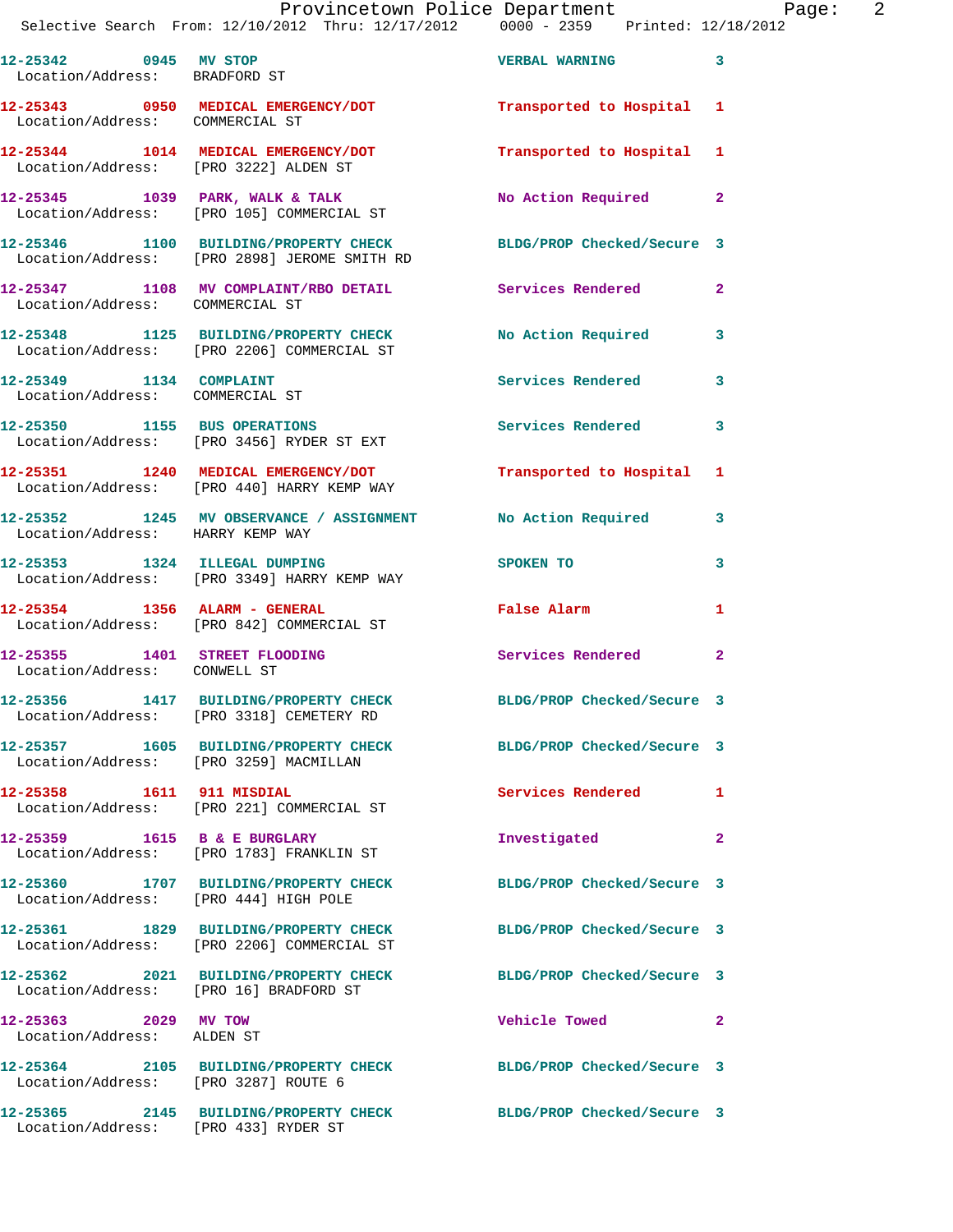|                                  | Provincetown Police Department Page: 3<br>Selective Search From: 12/10/2012 Thru: 12/17/2012 0000 - 2359 Printed: 12/18/2012 |                             |                            |  |
|----------------------------------|------------------------------------------------------------------------------------------------------------------------------|-----------------------------|----------------------------|--|
|                                  | 12-25366 2159 NOISE COMPLAINT<br>Location/Address: [PRO 1234] ALDEN ST                                                       | <b>SPOKEN TO</b>            | $\overline{\phantom{a}}$ 3 |  |
|                                  | 12-25367 2343 BUILDING/PROPERTY CHECK BLDG/PROP Checked/Secure 3<br>Location/Address: [PRO 306] COMMERCIAL ST                |                             |                            |  |
|                                  | 12-25368 2347 BUILDING/PROPERTY CHECK BLDG/PROP Checked/Secure 3<br>Location/Address: [PRO 3207] COMMERCIAL ST               |                             |                            |  |
|                                  | 12-25369 2353 BUILDING/PROPERTY CHECK BLDG/PROP Checked/Secure 3<br>Location/Address: [PRO 3296] SHANKPAINTER RD             |                             |                            |  |
| For Date: $12/11/2012$ - Tuesday |                                                                                                                              |                             |                            |  |
|                                  | 12-25370 0036 MV OBSERVANCE / ASSIGNMENT Services Rendered 3<br>Location/Address: [PRO 2577] BRADFORD ST                     |                             |                            |  |
|                                  | 12-25371 0043 MV OBSERVANCE / ASSIGNMENT Services Rendered 3<br>Location/Address: [PRO 94] BRADFORD ST + STANDISH ST         |                             |                            |  |
|                                  | 12-25372 0147 BUILDING/PROPERTY CHECK BLDG/PROP Checked/Secure 3<br>Location/Address: [PRO 3259] MACMILLAN                   |                             |                            |  |
|                                  | 12-25373 0219 LOBBY TRAFFIC<br>Location/Address: [PRO 542] SHANK PAINTER RD                                                  | Services Rendered 2         | 22                         |  |
|                                  | 12-25374 0302 BUILDING/PROPERTY CHECK BLDG/PROP Checked/Secure 3<br>Location/Address: [PRO 1646] WINSLOW ST                  |                             |                            |  |
|                                  | 12-25375 0322 BUILDING/PROPERTY CHECK BLDG/PROP Checked/Secure 3<br>Location/Address: [PRO 545] SHANK PAINTER RD             |                             |                            |  |
|                                  | 12-25376 0456 BUILDING/PROPERTY CHECK BLDG/PROP Checked/Secure 3<br>Location/Address: [PRO 1638] COMMERCIAL ST               |                             |                            |  |
|                                  | 12-25377 0531 MV OBSERVANCE / ASSIGNMENT Services Rendered 3<br>Location/Address: ROUTE 6 + HOWLAND ST                       |                             |                            |  |
|                                  | 12-25378 0610 BUILDING/PROPERTY CHECK BLDG/PROP Checked/Secure 3<br>Location/Address: [PRO 447] JEROME SMITH RD              |                             |                            |  |
|                                  | 12-25379 0728 SPRINKLER SYSTEM TESTING Services Rendered 1<br>Location/Address: [PRO 440] HARRY KEMP WAY                     |                             |                            |  |
|                                  | 12-25380 0730 SERVE SUMMONS<br>Location/Address: [PRO 2271] PLEASANT ST                                                      | Could Not Locate 3          |                            |  |
|                                  | 12-25381 0732 H/M ON/OFF DUTY<br>Location/Address: [PRO 3259] MACMILLAN WHARF                                                | <b>Services Rendered 22</b> |                            |  |
|                                  | 12-25382 0738 BUILDING/PROPERTY CHECK BLDG/PROP Checked/Secure 3<br>Location/Address: [PRO 571] ALDEN ST                     |                             |                            |  |
|                                  | 12-25383 0748 MV COMPLAINT/DETAIL Services Rendered 2<br>Location/Address: [PRO 105] COMMERCIAL ST                           |                             |                            |  |
|                                  | 12-25384 0807 BUILDING/PROPERTY CHECK BLDG/PROP Checked/Secure 3<br>Location/Address: [PRO 2500] COMMERCIAL ST               |                             |                            |  |
|                                  | 12-25385 0818 BUILDING/PROPERTY CHECK BLDG/PROP Checked/Secure 3<br>Location/Address: [PRO 564] BAYBERRY                     |                             |                            |  |
| 12-25386 0824 MV STOP            | Location/Address: [PRO 3259] MACMILLAN WHARF                                                                                 | <b>VERBAL WARNING</b>       | 3                          |  |
|                                  | 12-25387 0839 DEPARTMENTAL SERVICE<br>Location/Address: [PRO 1073] PLEASANT ST                                               | Services Rendered           | $\mathbf{3}$               |  |
|                                  | 12-25388 0844 MV OBSERVANCE / ASSIGNMENT Citation/Warning Issued 3                                                           |                             |                            |  |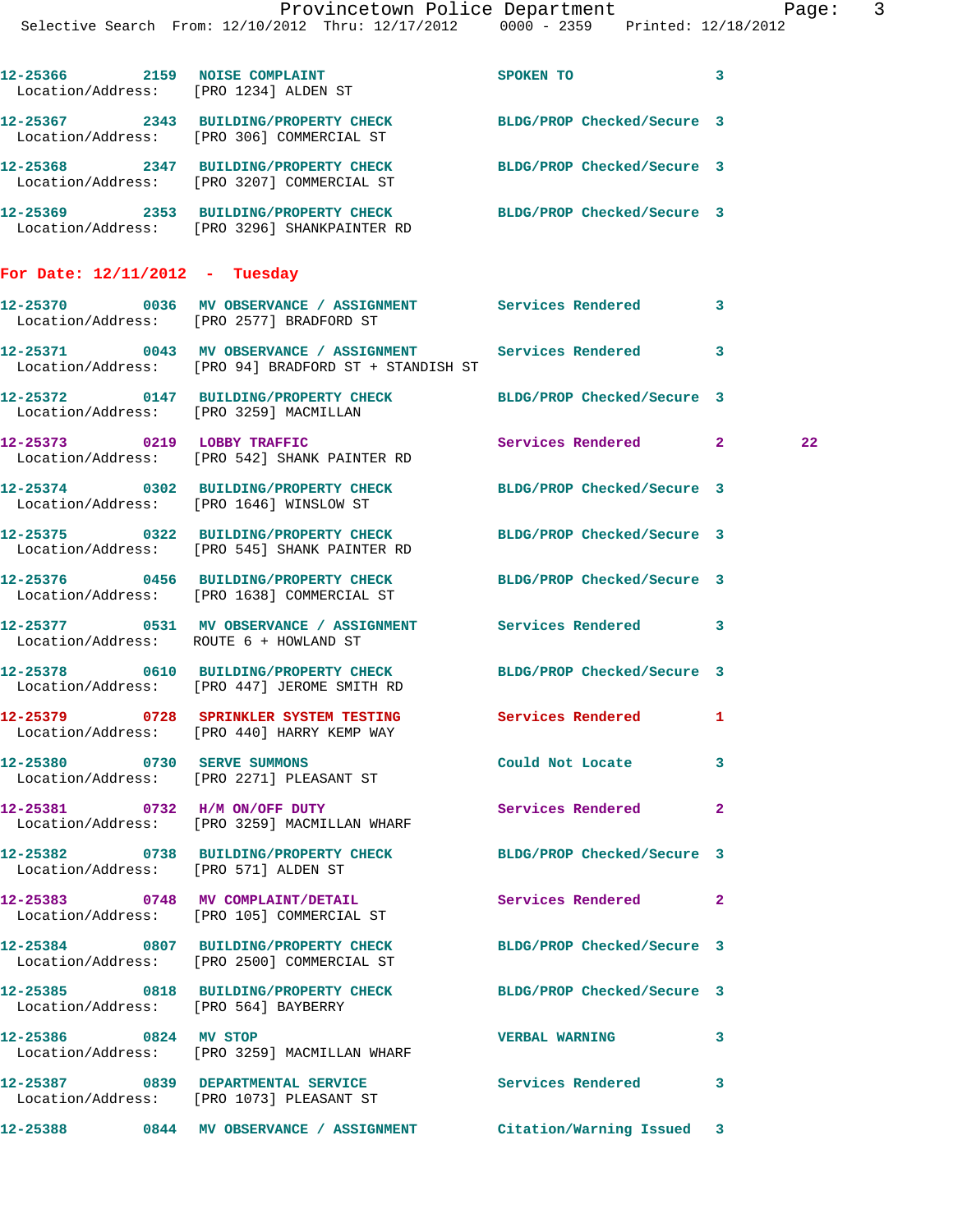|                                                                  | Provincetown Police Department<br>Selective Search From: 12/10/2012 Thru: 12/17/2012 0000 - 2359 Printed: 12/18/2012 |                            |              |
|------------------------------------------------------------------|----------------------------------------------------------------------------------------------------------------------|----------------------------|--------------|
|                                                                  | Location/Address: BRADFORD ST + STANDISH ST                                                                          |                            |              |
|                                                                  | 12-25389 0853 MV STOP<br>Location/Address: [PRO 80] CARVER ST                                                        | <b>VERBAL WARNING</b> 3    |              |
|                                                                  | 12-25390 0906 BUILDING/PROPERTY CHECK BLDG/PROP Checked/Secure 3<br>Location/Address: [PRO 3317] CEMETERY RD         |                            |              |
|                                                                  | 12-25391 0910 MV STOP<br>Location/Address: [PRO 2513] ROUTE 6                                                        | VERBAL WARNING 3           |              |
|                                                                  | 12-25392 0933 LOST TD BANK CARD/GLASSES Services Rendered 3<br>Location/Address: [PRO 542] SHANK PAINTER RD          |                            |              |
|                                                                  | 12-25393 0936 MV STOP<br>Location/Address: [PRO 2479] ROUTE 6                                                        | VERBAL WARNING 3           |              |
|                                                                  | 12-25394 0946 GENERAL INFO                                                                                           | Services Rendered 3        |              |
|                                                                  | 12-25395 0949 MV STOP<br>Location/Address: COMMERCIAL ST                                                             | Citation/Warning Issued 3  |              |
|                                                                  | 12-25396 1008 PARK, WALK & TALK<br>Location/Address: [PRO 516] RACE POINT RD                                         | Services Rendered 2        |              |
|                                                                  | 12-25397 1009 BUILDING/PROPERTY CHECK No Action Required 3<br>Location/Address: [PRO 2206] COMMERCIAL ST             |                            |              |
|                                                                  | 12-25398 1009 GENERAL INFO                                                                                           | Services Rendered 3        |              |
| 12-25399 1034 ASSIST CITIZEN<br>Location/Address: THISTLEMORE RD |                                                                                                                      | Services Rendered 3        |              |
|                                                                  | 12-25400 1100 MV COMPLAINT<br>Location/Address: [PRO 3259] MACMILLAN                                                 | Services Rendered 2        |              |
| Location/Address: HOWLAND ST                                     | 12-25401 1106 MV OBSERVANCE / ASSIGNMENT Services Rendered 3                                                         |                            |              |
| 12-25402 1108 MV STOP                                            | Location/Address: BRADFORD ST + JOHNSON ST                                                                           | <b>VERBAL WARNING</b>      | $\mathbf{3}$ |
| 12-25403 1127 FRAUD                                              | Location/Address: [PRO 228] COMMERCIAL ST                                                                            | SPOKEN TO                  | 2            |
| 12-25404 1135 FOLLOW UP                                          | Location/Address: [PRO 1783] FRANKLIN ST                                                                             | Services Rendered 2        | 3            |
|                                                                  | 12-25405 1154 PARKING ISSUE<br>Location/Address: [PRO 2866] COMMERCIAL ST                                            | Services Rendered          | $\mathbf{2}$ |
| 12-25406 1159 MV COMPLAINT                                       | Location/Address: CENTER ST + COMMERCIAL ST                                                                          | No Action Required 2       |              |
|                                                                  | 12-25407 1211 BUILDING/PROPERTY CHECK<br>Location/Address: [PRO 3318] CEMETERY RD                                    | BLDG/PROP Checked/Secure 3 |              |
| 12-25408 1222 GENERAL INFO                                       |                                                                                                                      | Services Rendered 3        |              |
| Location/Address: [PRO 3287] ROUTE 6                             | 12-25409 1224 BARK PARK ASSIST                                                                                       | Services Rendered          | $\mathbf{2}$ |
| 12-25410 1232 FOLLOW UP                                          | Location/Address: [PRO 440] HARRY KEMP WAY                                                                           | Services Rendered 2        |              |
|                                                                  | 12-25411 1251 ANIMAL CALL<br>Location/Address: [PRO 1486] PEARL ST                                                   | Services Rendered          | $\mathbf{2}$ |
|                                                                  | 12-25412 1315 BUILDING/PROPERTY CHECK Services Rendered 3<br>Location/Address: [PRO 2898] JEROME SMITH RD            |                            |              |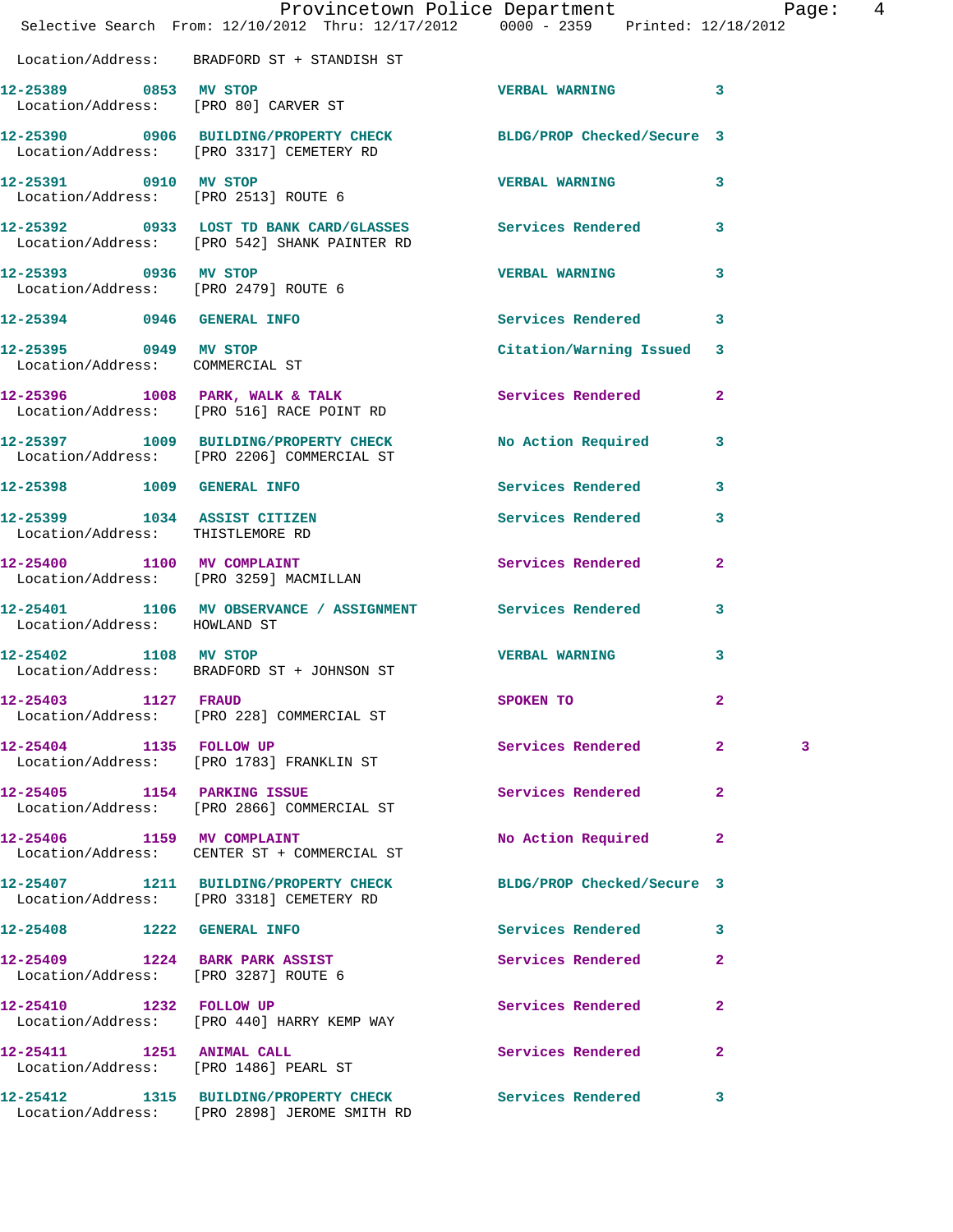|  | Provincetown Police Department                     |                                 | Page: |  |
|--|----------------------------------------------------|---------------------------------|-------|--|
|  | Selective Search From: 12/10/2012 Thru: 12/17/2012 | 0000 - 2359 Printed: 12/18/2012 |       |  |

| 12-25413<br>1321<br>Location/Address: [PRO 2479] ROUTE 6 | MV STOP                             | <b>VERBAL WARNING</b>   |  |
|----------------------------------------------------------|-------------------------------------|-------------------------|--|
| 12-25414<br>1407<br>Location/Address:                    | MV STOP<br>[PRO 1953] COMMERCIAL ST | Citation/Warning Issued |  |

**12-25415 1415 FOLLOW UP Services Rendered 2**  Location/Address: [PRO 2543] MACMILLAN WHARF

12-25416 1415 PARK, WALK & TALK **Services Rendered** 2 Location/Address: [PRO 3222] ALDEN ST **12-25417 1432 LOST MA LIC Services Rendered 3** 

Location/Address: [PRO 542] SHANK PAINTER RD

12-25418 1522 STILL ALARM ASSIST Services Rendered 1 Location/Address: [PRO 3222] ALDEN ST

**12-25419 1525 LARCENY Investigated 2**  Location/Address: [PRO 2368] SHANK PAINTER RD

**12-25420 1547 FOLLOW UP Services Rendered 2**  Location/Address: [PRO 285] COMMERCIAL ST

**12-25421 1550 ASSIST CITIZEN Services Rendered 3**  Location/Address: [PRO 16] BRADFORD ST

**12-25422 1601 MV ACCIDENT/MINOR Citation/Warning Issued 1**  Location/Address: BRADFORD ST + WASHINGTON AVE

**12-25423 1652 BUILDING/PROPERTY CHECK BLDG/PROP Checked/Secure 3**  Location/Address: [PRO 564] BAYBERRY

**12-25424 1724 BUILDING/PROPERTY CHECK BLDG/PROP Checked/Secure 3** 

 Location/Address: [PRO 530] SHANKPAINTER RD **12-25425 1756 MV OBSERVANCE / ASSIGNMENT Services Rendered 3**  Location/Address: [PRO 3257] SHANKPAINTER RD

**12-25426 1803 MV STOP VERBAL WARNING 3**  Location/Address: [PRO 2479] ROUTE 6

**12-25427 1815 MV STOP VERBAL WARNING 3**  Location/Address: BROWNE ST + SHANK PAINTER RD

**12-25428 1853 BUILDING/PROPERTY CHECK BLDG/PROP Checked/Secure 3**  Location/Address: [PRO 444] HIGH POLE

**12-25429 1945 BUILDING/PROPERTY CHECK BLDG/PROP Checked/Secure 3**  Location/Address: [PRO 306] COMMERCIAL ST

**12-25430 1957 MV STOP Arrest(s) Made 3**  Location/Address: SHANK PAINTER RD + BRADFORD ST Refer To Arrest: 12-362-AR

**12-25431 2054 ALARM - GENERAL False Alarm 1**  Location/Address: [PRO 1778] SHANK PAINTER RD

**12-25432 2102 BUILDING/PROPERTY CHECK BLDG/PROP Checked/Secure 3**  Location/Address: [PRO 519] RACE POINT RD

**12-25433 2122 BUILDING/PROPERTY CHECK BLDG/PROP Checked/Secure 3**  Location/Address: [PRO 3256] COMMERCIAL ST

Location/Address: [PRO 16] BRADFORD ST

Location/Address: [PRO 545] SHANKPAINTER RD

**12-25434 2138 BUILDING/PROPERTY CHECK BLDG/PROP Checked/Secure 3** 

**12-25435 2225 BUILDING/PROPERTY CHECK BLDG/PROP Checked/Secure 3** 

**12-25437 2309 FOLLOW UP Services Rendered 2**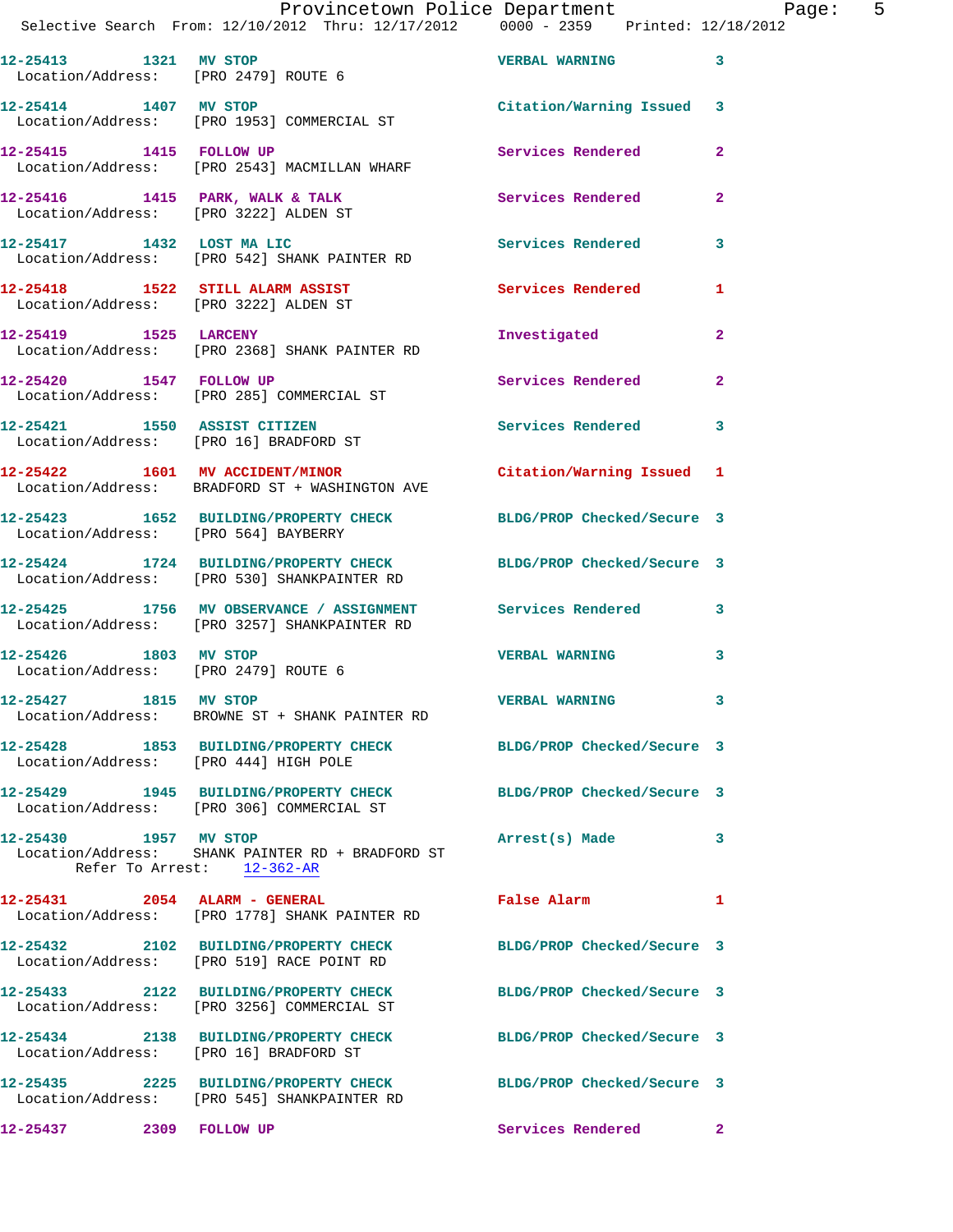| Selective Search From: 12/10/2012 Thru: 12/17/2012 0000 - 2359 Printed: 12/18/2012                              |  |  | Provincetown Police Department Page: 6 |  |                       |              |    |  |
|-----------------------------------------------------------------------------------------------------------------|--|--|----------------------------------------|--|-----------------------|--------------|----|--|
| Location/Address: [PRO 542] SHANK PAINTER RD                                                                    |  |  |                                        |  |                       |              |    |  |
| 12-25436 2313 BUILDING/PROPERTY CHECK BLDG/PROP Checked/Secure 3<br>Location/Address: [PRO 530] SHANKPAINTER RD |  |  |                                        |  |                       |              |    |  |
| 12-25438 2344 BUILDING/PROPERTY CHECK BLDG/PROP Checked/Secure 3<br>Location/Address: [PRO 391] COMMERCIAL ST   |  |  |                                        |  |                       |              |    |  |
| For Date: $12/12/2012$ - Wednesday                                                                              |  |  |                                        |  |                       |              |    |  |
| 12-25439 0030 MV OBSERVANCE / ASSIGNMENT Services Rendered 3<br>Location/Address: [PRO 43] BRADFORD ST          |  |  |                                        |  |                       |              |    |  |
| 12-25440 0038 BUILDING/PROPERTY CHECK BLDG/PROP Checked/Secure 3<br>Location/Address: [PRO 3207] COMMERCIAL ST  |  |  |                                        |  |                       |              |    |  |
| 12-25442 0053 911 GENERAL<br>Location/Address: [PRO 542] SHANK PAINTER RD                                       |  |  |                                        |  | Services Rendered 1   |              |    |  |
| 12-25443 0106 MV OBSERVANCE / ASSIGNMENT Services Rendered<br>Location/Address: BRADFORD ST + RYDER ST          |  |  |                                        |  |                       | $\mathbf{3}$ |    |  |
| 12-25444 0120 MV STOP<br>Location/Address: BRADFORD ST + HIGH POLE HILL                                         |  |  |                                        |  | <b>VERBAL WARNING</b> | 3            |    |  |
| 12-25445 0141 MV STOP<br>Location/Address: [PRO 2479] ROUTE 6                                                   |  |  |                                        |  | <b>VERBAL WARNING</b> | 3            |    |  |
| 12-25447 0425 LOBBY TRAFFIC<br>Location/Address: [PRO 542] SHANK PAINTER RD                                     |  |  |                                        |  | Services Rendered 2   |              | 23 |  |
| 12-25448 0446 BUILDING/PROPERTY CHECK BLDG/PROP Checked/Secure 3<br>Location/Address: [PRO 306] COMMERCIAL ST   |  |  |                                        |  |                       |              |    |  |
| 12-25449 0550 BUILDING/PROPERTY CHECK BLDG/PROP Checked/Secure 3<br>Location/Address: [PRO 444] HIGH POLE       |  |  |                                        |  |                       |              |    |  |
| 12-25450 0741 TRAFFIC CONTROL<br>Location/Address: [PRO 175] COMMERCIAL ST                                      |  |  |                                        |  | Services Rendered     | 3            |    |  |
| 12-25451 0746 GENERAL INFO                                                                                      |  |  | Services Rendered 3                    |  |                       |              |    |  |
| 12-25452 0805 MV STOP<br>Location/Address: [PRO 1627] COMMERCIAL ST                                             |  |  |                                        |  | <b>VERBAL WARNING</b> | 3            |    |  |
| 12-25453 0806 MV OBSERVANCE / ASSIGNMENT Services Rendered 3<br>Location/Address: [PRO 2521] ROUTE 6            |  |  |                                        |  |                       |              |    |  |
| 12-25454 0807 M/V CONFLICT W/DETAIL Services Rendered 2<br>Location/Address: [PRO 1953] COMMERCIAL ST           |  |  |                                        |  |                       |              |    |  |
| 12-25455 0813 SERVICE CALL<br>Location/Address: [PRO 519] RACE POINT RD                                         |  |  |                                        |  | Services Rendered     | 3            |    |  |
| 12-25456 0815 MV STOP<br>Location/Address: [PRO 2513] ROUTE 6                                                   |  |  |                                        |  | <b>VERBAL WARNING</b> | 3            |    |  |
| 12-25457 0826 H/M ON/OFF DUTY<br>Location/Address: [PRO 3259] MACMILLAN WHARF                                   |  |  |                                        |  | Services Rendered     | $\mathbf{2}$ |    |  |
| 12-25458 0844 MV STOP<br>Location/Address: [PRO 2479] ROUTE 6                                                   |  |  |                                        |  | <b>VERBAL WARNING</b> | 3            |    |  |
| 12-25459 0849 AMB 196/DETAIL SEASHORE PT Services Rendered 3<br>Location/Address: [PRO 3222] ALDEN ST           |  |  |                                        |  |                       |              |    |  |
| 12-25460 0858 BUILDING/PROPERTY CHECK BLDG/PROP Checked/Secure 3<br>Location/Address: [PRO 3317] CEMETERY RD    |  |  |                                        |  |                       |              |    |  |
| 12-25461 1015 BUILDING/PROPERTY CHECK Services Rendered 3                                                       |  |  |                                        |  |                       |              |    |  |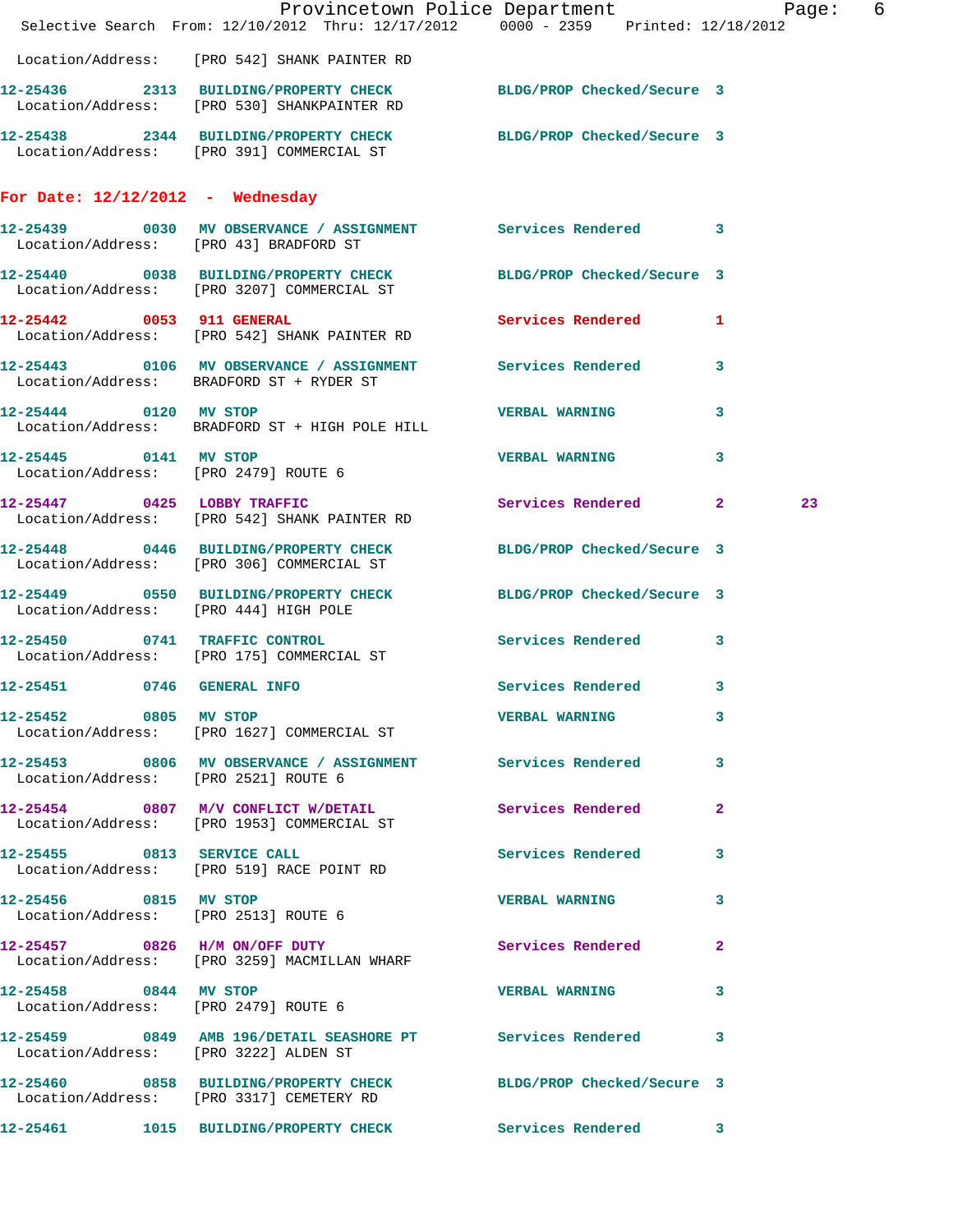|                                                              | Provincetown Police Department Page: 7<br>Selective Search From: 12/10/2012 Thru: 12/17/2012 0000 - 2359 Printed: 12/18/2012 |                           |              |
|--------------------------------------------------------------|------------------------------------------------------------------------------------------------------------------------------|---------------------------|--------------|
|                                                              | Location/Address: [PRO 75] CAPTAIN BERTIE RD                                                                                 |                           |              |
|                                                              | 12-25462 1015 BY-LAW VIOLATION/DOG Citation/Warning Issued 2<br>Location/Address: [PRO 2203] COMMERCIAL ST                   |                           |              |
|                                                              | 12-25463 1024 BY-LAW VIOLATION/BURNING VERBAL WARNING<br>Location/Address: [PRO 1301] BREWSTER ST                            |                           | $\mathbf{2}$ |
|                                                              | 12-25464 1034 911 GENERAL<br>Location/Address: [PRO 542] SHANK PAINTER RD                                                    | Services Rendered 1       |              |
|                                                              | 12-25465 1048 MV OBSERVANCE / ASSIGNMENT Services Rendered<br>Location/Address: [PRO 391] COMMERCIAL ST                      |                           | 3            |
| 12-25466 1056 FOLLOW UP<br>Location/Address: SHANKPAINTER RD |                                                                                                                              | SPOKEN TO                 | $\mathbf{2}$ |
|                                                              | 12-25467 1121 MV STOP<br>Location/Address: [PRO 2818] CONWELL ST                                                             | <b>VERBAL WARNING</b>     | 3            |
| Location/Address: SHANK PAINTER RD                           | 12-25468 1124 MV STOP                                                                                                        | <b>VERBAL WARNING</b>     | 3            |
|                                                              | 12-25469 1129 MV ACCIDENT/MINOR<br>Location/Address: [PRO 3430] COMMERCIAL ST                                                | Services Rendered         | 1            |
|                                                              | 12-25470 1141 PARKING COMPLAINT / GENERAL Services Rendered<br>Location/Address: [PRO 2866] COMMERCIAL ST                    |                           | 3            |
|                                                              | 12-25471 1208 TRAFFIC CONTROL<br>Location/Address: COMMERCIAL ST + COURT ST                                                  | Services Rendered 3       |              |
|                                                              | 12-25472 1244 PROPERTY DAMAGE<br>Location/Address: [PRO 2637] COMMERCIAL ST                                                  | Services Rendered         | 3            |
|                                                              | 12-25473 1249 PARK, WALK & TALK 1988 Services Rendered 2<br>Location/Address: [PRO 537] SHANK PAINTER RD                     |                           |              |
| Location/Address: [PRO 571] ALDEN ST                         | 12-25474 1348 BUILDING/PROPERTY CHECK BLDG/PROP Checked/Secure 3                                                             |                           |              |
|                                                              | 12-25475 1428 BUILDING/PROPERTY CHECK BLDG/PROP Checked/Secure 3<br>Location/Address: [PRO 2500] COMMERCIAL ST               |                           |              |
|                                                              | 12-25476 1528 BUILDING/PROPERTY CHECK BLDG/PROP Checked/Secure 3<br>Location/Address: [PRO 2898] JEROME SMITH RD             |                           |              |
|                                                              | 12-25477 1537 MV STOP<br>Location/Address: [PRO 3004] BRADFORD ST                                                            | <b>VERBAL WARNING</b>     | 3            |
| 12-25478 1545 MV STOP                                        | Location/Address: [PRO 3737] BRADFORD ST                                                                                     | <b>VERBAL WARNING</b>     | 3            |
| Location/Address: CARVER ST                                  |                                                                                                                              | Services Rendered         | 1            |
|                                                              | 12-25480   1611 MV STOP<br>Location/Address: [PRO 3672] ROUTE 6                                                              | Citation/Warning Issued 3 |              |
|                                                              | 12-25481 1618 MV OBSERVANCE / ASSIGNMENT Services Rendered 3<br>Location: [PRO 3672] TOWN LINE                               |                           |              |
| 12-25482 1629 MV STOP<br>Location/Address: SNAIL RD          |                                                                                                                              | Citation/Warning Issued 3 |              |
| 12-25483 1700 MV STOP                                        | Location/Address: [PRO 3296] SHANK PAINTER RD                                                                                | <b>VERBAL WARNING</b>     | 3            |
|                                                              | 12-25484 1704 MEDICAL EMERGENCY<br>Location/Address: [PRO 440] HARRY KEMP WAY                                                | Transported to Hospital 1 |              |
|                                                              |                                                                                                                              |                           |              |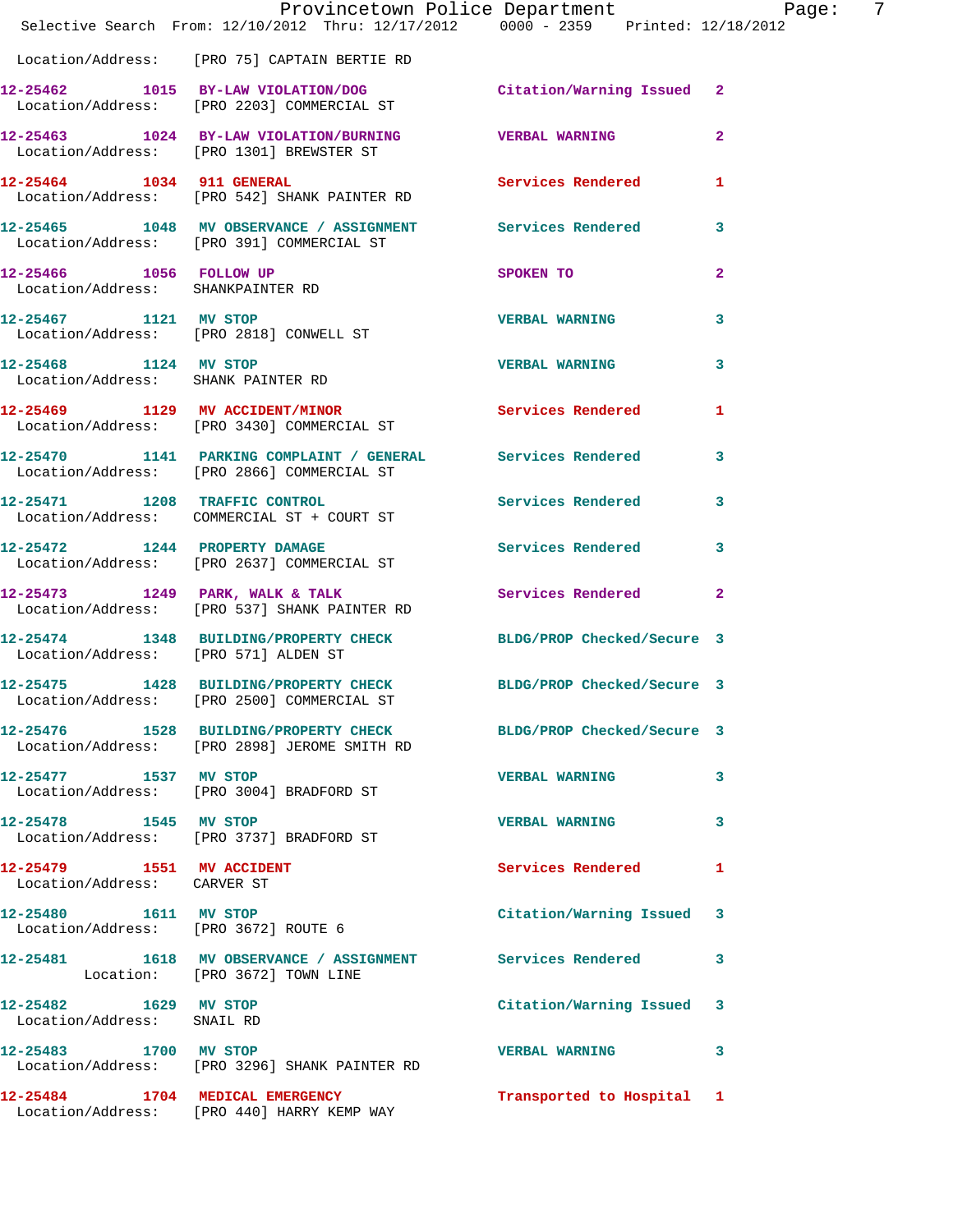|                                                          | Provincetown Police Department Page: 8<br>Selective Search From: 12/10/2012 Thru: 12/17/2012 0000 - 2359 Printed: 12/18/2012 |                            |              |
|----------------------------------------------------------|------------------------------------------------------------------------------------------------------------------------------|----------------------------|--------------|
|                                                          | 12-25485 1707 MV OBSERVANCE / ASSIGNMENT Services Rendered<br>Location/Address: [PRO 3257] SHANKPAINTER RD                   |                            | 3            |
| 12-25486 1710 MV STOP                                    | Location/Address: ROUTE 6 + SHANK PAINTER RD                                                                                 | <b>VERBAL WARNING</b>      | 3            |
| 12-25487 1715 MV COMPLAINT<br>Location/Address: SNAIL RD |                                                                                                                              | <b>VERBAL WARNING</b>      | 2            |
|                                                          | 12-25488 1727 MV STOP<br>Location/Address: BROWNE ST + SHANK PAINTER RD                                                      | <b>VERBAL WARNING</b>      | 3            |
|                                                          | 12-25489 1730 BUILDING/PROPERTY CHECK BLDG/PROP Checked/Secure 3<br>Location/Address: [PRO 2490] PROVINCELANDS RD            |                            |              |
| 12-25490 1747 MV STOP                                    | Location/Address: [PRO 1059] PILGRIM HEIGHTS RD                                                                              | <b>VERBAL WARNING</b>      | 3            |
|                                                          | 12-25491 1747 MV OBSERVANCE / ASSIGNMENT Services Rendered<br>Location/Address: [PRO 2577] BRADFORD ST                       |                            | 3            |
|                                                          | 12-25492 1752 MV STOP<br>Location/Address: WINSLOW ST + BRADFORD ST                                                          | <b>VERBAL WARNING</b>      | 3            |
| 12-25493 1801 MV STOP                                    | Location/Address: HOWLAND ST + COMMERCIAL ST                                                                                 | <b>VERBAL WARNING</b>      | 3            |
|                                                          | 12-25494 1817 MV STOP<br>Location/Address: WINSLOW ST + BRADFORD ST                                                          | Citation/Warning Issued 3  |              |
| 12-25495 1824 MV STOP                                    | Location/Address: [PRO 2] ALDEN ST                                                                                           | <b>VERBAL WARNING</b>      | 3            |
|                                                          | 12-25496 1850 PARK, WALK & TALK Services Rendered<br>Location/Address: [PRO 356] COMMERCIAL ST                               |                            | $\mathbf{2}$ |
| $12-25497$ 1910 ALARM - GENERAL                          | Location/Address: [PRO 537] SHANK PAINTER RD                                                                                 | Services Rendered 1        |              |
|                                                          | 12-25498 2002 BUILDING/PROPERTY CHECK BLDG/PROP Checked/Secure 3<br>Location/Address: [PRO 519] RACE POINT RD                |                            |              |
| Location/Address: [PRO 2] ALDEN ST                       | 12-25499 2023 BUILDING/PROPERTY CHECK BLDG/PROP Checked/Secure 3                                                             |                            |              |
|                                                          | 12-25500 2027 MV OBSERVANCE / ASSIGNMENT Services Rendered<br>Location/Address: BRADFORD ST + STANDISH ST                    |                            | 3            |
| 12-25501 2038 MV STOP                                    | Location/Address: [PRO 3231] BRADFORD ST                                                                                     | <b>VERBAL WARNING</b>      | 3            |
|                                                          | 12-25502 2053 BUILDING/PROPERTY CHECK BLDG/PROP Checked/Secure 3<br>Location/Address: [PRO 530] SHANKPAINTER RD              |                            |              |
| 12-25503 2130 BAR CHECK                                  | Location/Address: [PRO 2737] COMMERCIAL ST                                                                                   | <b>Services Rendered</b>   | $\mathbf{2}$ |
|                                                          | 12-25504 2142 MV OBSERVANCE / ASSIGNMENT Services Rendered<br>Location/Address: [PRO 2577] BRADFORD ST                       |                            | 3            |
| 12-25505 2209 MV STOP                                    | Location/Address: [PRO 3456] RYDER ST EXT                                                                                    | <b>VERBAL WARNING</b>      | 3            |
|                                                          | 12-25506 2317 BUILDING/PROPERTY CHECK BLDG/PROP Checked/Secure 3<br>Location/Address: [PRO 391] COMMERCIAL ST                |                            |              |
|                                                          | 12-25507 2334 MV OBSERVANCE / ASSIGNMENT Services Rendered 3<br>Location/Address: [PRO 2577] BRADFORD ST                     |                            |              |
| 12-25508 2335 BAR CHECK                                  | Location/Address: [PRO 399] COMMERCIAL ST                                                                                    | BLDG/PROP Checked/Secure 2 |              |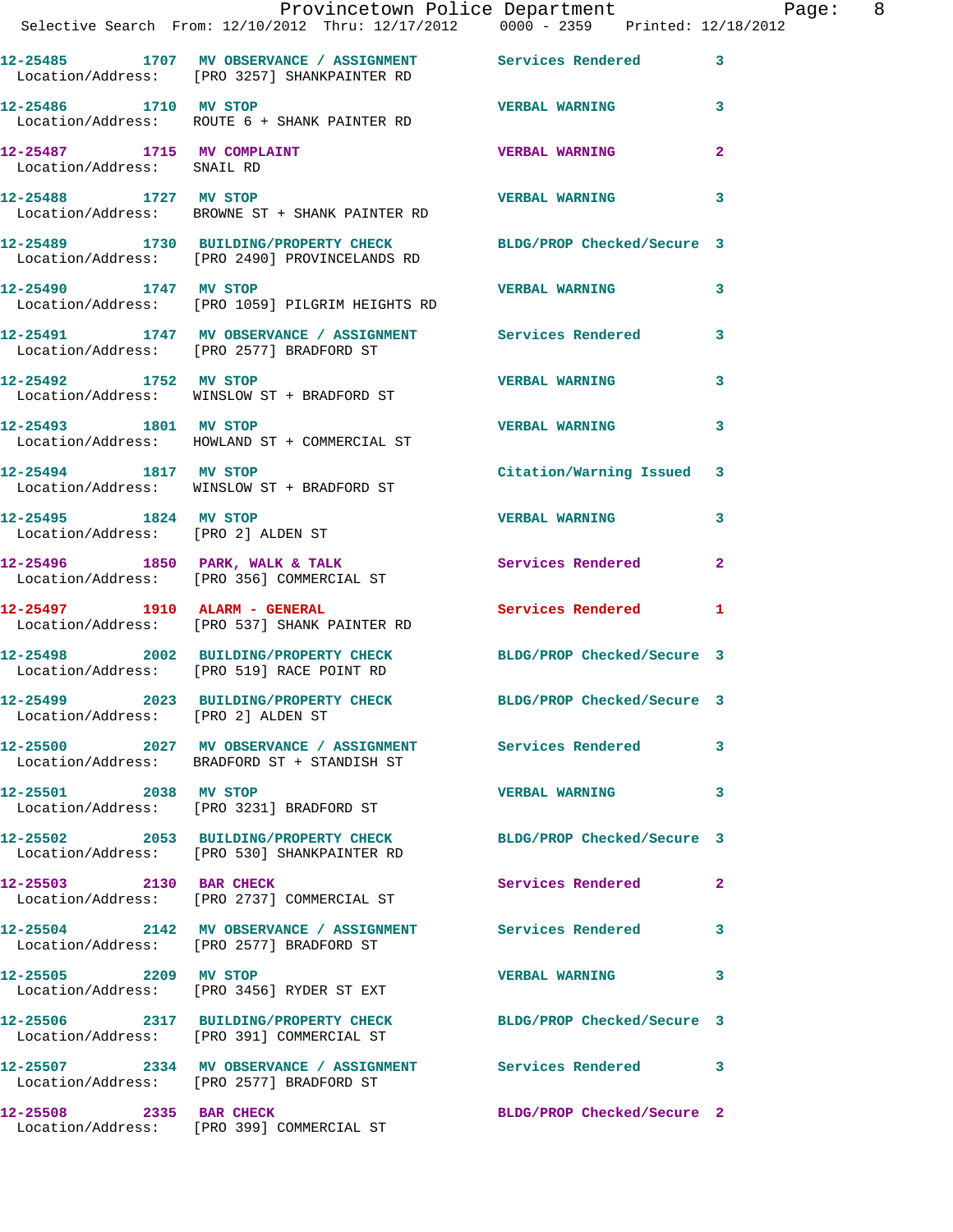|                                                                 | 12-25509 2341 BUILDING/PROPERTY CHECK<br>Location/Address: [PRO 175] COMMERCIAL ST                              | BLDG/PROP Checked/Secure 3  |    |  |
|-----------------------------------------------------------------|-----------------------------------------------------------------------------------------------------------------|-----------------------------|----|--|
|                                                                 | 12-25510 2348 BUILDING/PROPERTY CHECK BLDG/PROP Checked/Secure 3<br>Location/Address: [PRO 182] COMMERCIAL ST   |                             |    |  |
| For Date: $12/13/2012$ - Thursday                               |                                                                                                                 |                             |    |  |
| 12-25512 0017 BAR CHECK<br>Location/Address: COMMERCIAL ST      |                                                                                                                 | Services Rendered 2         |    |  |
| Location/Address: [PRO 444] HIGH POLE                           | 12-25511 0018 BUILDING/PROPERTY CHECK BLDG/PROP Checked/Secure 3                                                |                             |    |  |
|                                                                 | 12-25513 0022 BUILDING/PROPERTY CHECK BLDG/PROP Checked/Secure 3<br>Location/Address: [PRO 3207] COMMERCIAL ST  |                             |    |  |
| 12-25514 0029 BAR CHECK<br>Location/Address: [PRO 80] CARVER ST |                                                                                                                 | BLDG/PROP Checked/Secure 2  |    |  |
| 12-25515 0038 ALARM - GENERAL                                   | Location/Address: [PRO 1616] BANGS ST                                                                           | BLDG/PROP Checked/Secure 1  |    |  |
| Refer To Arrest: 12-365-AR                                      | 12-25516 0103 MV STOP<br>Location/Address: [PRO 539] SHANK PAINTER RD                                           | Arrest(s) Made              | 3  |  |
| Location/Address: SNAIL RD                                      | 12-25517 0107 MV OBSERVANCE / ASSIGNMENT Services Rendered                                                      |                             | 3  |  |
|                                                                 | 12-25518 0224 BREATHALIZER OUT OF ORDER Services Rendered<br>Location/Address: [PRO 542] SHANK PAINTER RD       |                             | 3  |  |
|                                                                 | 12-25519 0305 BUILDING/PROPERTY CHECK BLDG/PROP Checked/Secure 3<br>Location/Address: [PRO 518] RACE POINT RD   |                             |    |  |
|                                                                 | 12-25520 0309 BUILDING/PROPERTY CHECK BLDG/PROP Checked/Secure 3<br>Location/Address: [PRO 518] RACE POINT RD   |                             |    |  |
|                                                                 | 12-25521 0415 BUILDING/PROPERTY CHECK BLDG/PROP Checked/Secure 3<br>Location/Address: [PRO 545] SHANKPAINTER RD |                             |    |  |
|                                                                 | 12-25522 0457 BUILDING/PROPERTY CHECK BLDG/PROP Checked/Secure 3<br>Location/Address: [PRO 2483] COMMERCIAL ST  |                             |    |  |
|                                                                 | 12-25523 0500 MEDICAL EMERGENCY<br>Location/Address: [PRO 319] COMMERCIAL ST                                    | Transported to Hospital 1   |    |  |
| Location/Address: [PRO 512] PRINCE ST                           | 12-25524 0518 BUILDING/PROPERTY CHECK BLDG/PROP Checked/Secure 3                                                |                             |    |  |
|                                                                 | 12-25525 0538 LOBBY TRAFFIC<br>Location/Address: [PRO 542] SHANK PAINTER RD                                     | Services Rendered 2         | 28 |  |
|                                                                 | 12-25526 0628 BUILDING/PROPERTY CHECK<br>Location/Address: [PRO 3163] WINTHROP ST                               | BLDG/PROP Checked/Secure 3  |    |  |
|                                                                 | 12-25527 0729 SPRINKLER SYSTEM TESTING<br>Location/Address: [PRO 440] HARRY KEMP WAY                            | Services Rendered           | 1  |  |
|                                                                 | 12-25528 0748 MEDICAL EMERGENCY<br>Location/Address: [PRO 1245] SEASHORE PARK DR                                | Transported to Hospital 1   |    |  |
|                                                                 | 12-25529 0814 ASSIST CITIZEN/LOCK OUT Services Rendered<br>Location/Address: [PRO 2276] WINTHROP ST             |                             | 3  |  |
|                                                                 | 12-25530 0832 H/M ON/OFF DUTY<br>Location/Address: [PRO 3259] MACMILLAN WHARF                                   | <b>Services Rendered 22</b> |    |  |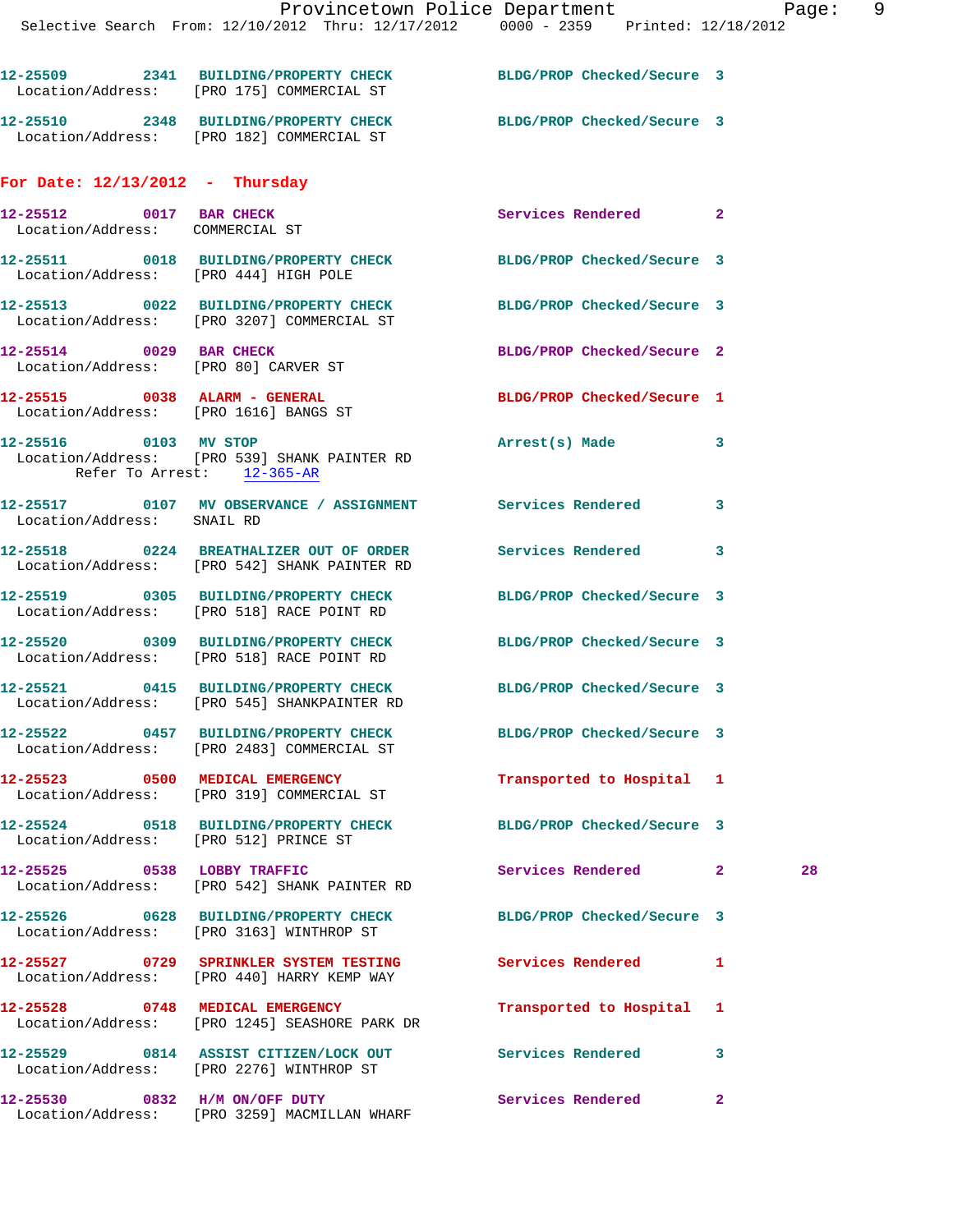|                                      | Provincetown Police Department Page: 10<br>Selective Search From: $12/10/2012$ Thru: $12/17/2012$ 0000 - 2359 Printed: $12/18/2012$ |                            |              |  |
|--------------------------------------|-------------------------------------------------------------------------------------------------------------------------------------|----------------------------|--------------|--|
|                                      | 12-25531 0841 HELEN PETERS OUT OF TOWN Services Rendered 3<br>Location/Address: [PRO 882] FRITZ'S WAY                               |                            |              |  |
|                                      | 12-25532 0853 JOAN OLIVER OUT OF TOWN Services Rendered 3<br>Location/Address: [PRO 999] MONTELLO ST                                |                            |              |  |
|                                      | 12-25533 0903 MV OBSERVANCE / ASSIGNMENT Services Rendered 3<br>Location/Address: [PRO 3440] ROUTE 6                                |                            |              |  |
|                                      | 12-25534 0928 MEDICAL EMERGENCY/DOT Transported to Hospital 1<br>Location/Address: [PRO 440] HARRY KEMP WAY                         |                            |              |  |
|                                      | 12-25535 0941 MV OBSERVANCE / ASSIGNMENT Services Rendered 3<br>Location/Address: [PRO 3338] SHANKPAINTER RD                        |                            |              |  |
|                                      | 12-25536 0950 MV STOP<br>Location/Address: [PRO 536] SHANK PAINTER RD                                                               | VERBAL WARNING 3           |              |  |
|                                      | 12-25537 1049 MEDICAL EMERGENCY/DOT Transported to Hospital 1<br>Location/Address: [PRO 440] HARRY KEMP WAY                         |                            |              |  |
|                                      | 12-25538 1111 BUILDING/PROPERTY CHECK BLDG/PROP Checked/Secure 3<br>Location/Address: [PRO 3318] CEMETERY RD                        |                            |              |  |
|                                      | 12-25539 1121 BUILDING/PROPERTY CHECK BLDG/PROP Checked/Secure 3<br>Location/Address: [PRO 516] RACE POINT RD                       |                            |              |  |
|                                      | 12-25540 1131 MV STOP<br>Location/Address: [PRO 379] COMMERCIAL ST                                                                  | Citation/Warning Issued 3  |              |  |
| Location/Address: [PRO 2521] ROUTE 6 | 12-25541 1144 MV OBSERVANCE / ASSIGNMENT Services Rendered 3                                                                        |                            |              |  |
| Location/Address: [PRO 2521] ROUTE 6 | 12-25542 1149 MV COMPLAINT/ERRATIC OPERATOR Services Rendered 2                                                                     |                            |              |  |
| 12-25543 1152 MV STOP                | Location/Address: [PRO 2513] ROUTE 6                                                                                                | <b>VERBAL WARNING</b> 3    |              |  |
| Location/Address: CENTER ST          | 12-25544 1157 PARKING COMPLAINT / GENERAL Citation/Warning Issued 3                                                                 |                            |              |  |
|                                      | 12-25545 1200 PET PANTRY Services Rendered 2<br>Location/Address: [PRO 285] COMMERCIAL ST                                           |                            |              |  |
|                                      | 12-25547 1223 PROBATION COMPLAINT Services Rendered 3<br>Location/Address: [PRO 542] SHANK PAINTER RD                               |                            |              |  |
|                                      | 12-25546 1224 BUILDING/PROPERTY CHECK Services Rendered 3<br>Location/Address: [PRO 2898] JEROME SMITH RD                           |                            |              |  |
| Location/Address: [PRO 2479] ROUTE 6 | 12-25548 1250 MV OBSERVANCE / ASSIGNMENT Services Rendered                                                                          |                            | 3            |  |
| 12-25549 1317 PET PANTRY             | Location/Address: [PRO 537] SHANK PAINTER RD                                                                                        | <b>Services Rendered</b> 2 |              |  |
|                                      | 12-25550 1326 ANIMAL CALL<br>Location/Address: BRADFORD ST + COURT ST                                                               | Could Not Locate           | $\mathbf{2}$ |  |
| Location/Address: [PRO 564] BAYBERRY | 12-25551 1336 BUILDING/PROPERTY CHECK Services Rendered 3                                                                           |                            |              |  |
|                                      | 12-25552 1344 BUILDING/PROPERTY CHECK BLDG/PROP Checked/Secure 3<br>Location/Address: [PRO 2898] JEROME SMITH RD                    |                            |              |  |
|                                      | 12-25553 1352 BUILDING/PROPERTY CHECK BLDG/PROP Checked/Secure 3<br>Location/Address: [PRO 3317] CEMETERY RD                        |                            |              |  |
|                                      | 12-25554 1400 LOST GOLD WEDDING RING Services Rendered 3<br>Location/Address: [PRO 542] SHANK PAINTER RD                            |                            |              |  |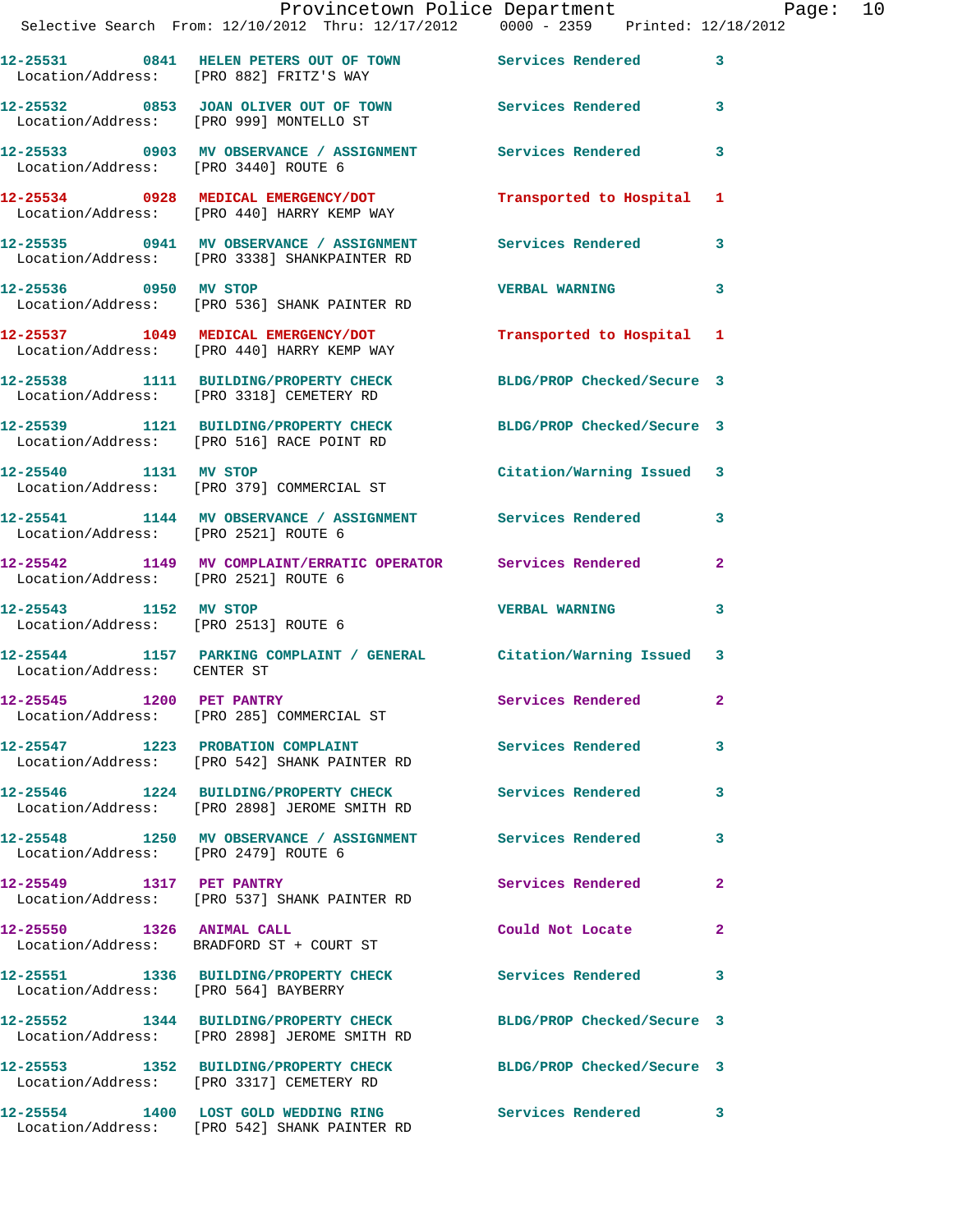| Location/Address: RACE POINT RD                                      | 12-25555 1408 ASSIST AGENCY / MUTUAL AID Services Rendered 3                                                     |                            |              |    |
|----------------------------------------------------------------------|------------------------------------------------------------------------------------------------------------------|----------------------------|--------------|----|
|                                                                      | 12-25556 1414 LOST PHONE<br>Location/Address: [PRO 542] SHANK PAINTER RD                                         | <b>Services Rendered</b>   | 3            |    |
| 12-25557 1519 MV ACCIDENT<br>Location/Address: CARVER ST             |                                                                                                                  | Services Rendered          | 1            |    |
| Location/Address: [PRO 2521] ROUTE 6                                 | 12-25559 1646 MV OBSERVANCE / ASSIGNMENT Services Rendered                                                       |                            | 3            |    |
|                                                                      | 12-25560 1715 BUILDING/PROPERTY CHECK Services Rendered 3<br>Location/Address: [PRO 391] COMMERCIAL ST           |                            |              |    |
|                                                                      | 12-25561 1752 PARK, WALK & TALK<br>Location/Address: [PRO 3430] COMMERCIAL ST                                    | Services Rendered          | $\mathbf{2}$ |    |
|                                                                      | 12-25562 1843 BUILDING/PROPERTY CHECK BLDG/PROP Checked/Secure 3<br>Location/Address: [PRO 3287] ROUTE 6         |                            |              |    |
| Location/Address: [PRO 2521] ROUTE 6                                 | 12-25563 1854 MV OBSERVANCE / ASSIGNMENT Services Rendered                                                       |                            | 3            |    |
| 12-25564 1902 MV STOP<br>Location/Address: [PRO 521] ROUTE 6         |                                                                                                                  | <b>VERBAL WARNING</b>      | 3            |    |
|                                                                      | 12-25565 1953 BUILDING/PROPERTY CHECK Services Rendered 3<br>Location/Address: [PRO 2483] COMMERCIAL ST          |                            |              |    |
|                                                                      | 12-25566 2002 BUILDING/PROPERTY CHECK BLDG/PROP Checked/Secure 3<br>Location/Address: [PRO 1638] COMMERCIAL ST   |                            |              |    |
|                                                                      | 12-25567 2054 PROPERTY DAMAGE<br>Location/Address: [PRO 2575] CONWELL ST                                         | Services Rendered 3        |              |    |
|                                                                      | 12-25569 2159 BUILDING/PROPERTY CHECK BLDG/PROP Checked/Secure 3<br>Location/Address: [PRO 2206] COMMERCIAL ST   |                            |              |    |
| Location/Address: [PRO 521] ROUTE 6                                  | 12-25570 2203 BUILDING/PROPERTY CHECK Services Rendered 3                                                        |                            |              |    |
|                                                                      | 12-25571 2333 BUILDING/PROPERTY CHECK BLDG/PROP Checked/Secure 3<br>Location/Address: [PRO 530] SHANKPAINTER RD  |                            |              |    |
|                                                                      | 12-25572 2354 BUILDING/PROPERTY CHECK<br>Location/Address: [PRO 182] COMMERCIAL ST                               | BLDG/PROP Checked/Secure 3 |              |    |
| For Date: $12/14/2012$ - Friday                                      |                                                                                                                  |                            |              |    |
| Location/Address: [PRO 444] HIGH POLE                                | 12-25573 0034 BUILDING/PROPERTY CHECK BLDG/PROP Checked/Secure 3                                                 |                            |              |    |
|                                                                      | 12-25574 0148 BUILDING/PROPERTY CHECK<br>Location/Address: [PRO 175] COMMERCIAL ST                               | BLDG/PROP Checked/Secure 3 |              |    |
| 12-25575 0237 MV INTERIOR LIGHTS<br>Location/Address: HARRY KEMP WAY |                                                                                                                  | <b>Services Rendered</b>   | $\mathbf{2}$ |    |
| Location/Address: [PRO 571] ALDEN ST                                 | 12-25576 0321 BUILDING/PROPERTY CHECK                                                                            | BLDG/PROP Checked/Secure 3 |              |    |
|                                                                      | 12-25577 0357 BUILDING/PROPERTY CHECK BLDG/PROP Checked/Secure 3<br>Location/Address: [PRO 2898] JEROME SMITH RD |                            |              |    |
|                                                                      | 12-25578 0447 INFO SERVICES - LOBBY                                                                              | Services Rendered 2        |              | 15 |

Location/Address: [PRO 542] SHANK PAINTER RD

**12-25579 0512 MV STOP VERBAL WARNING 3**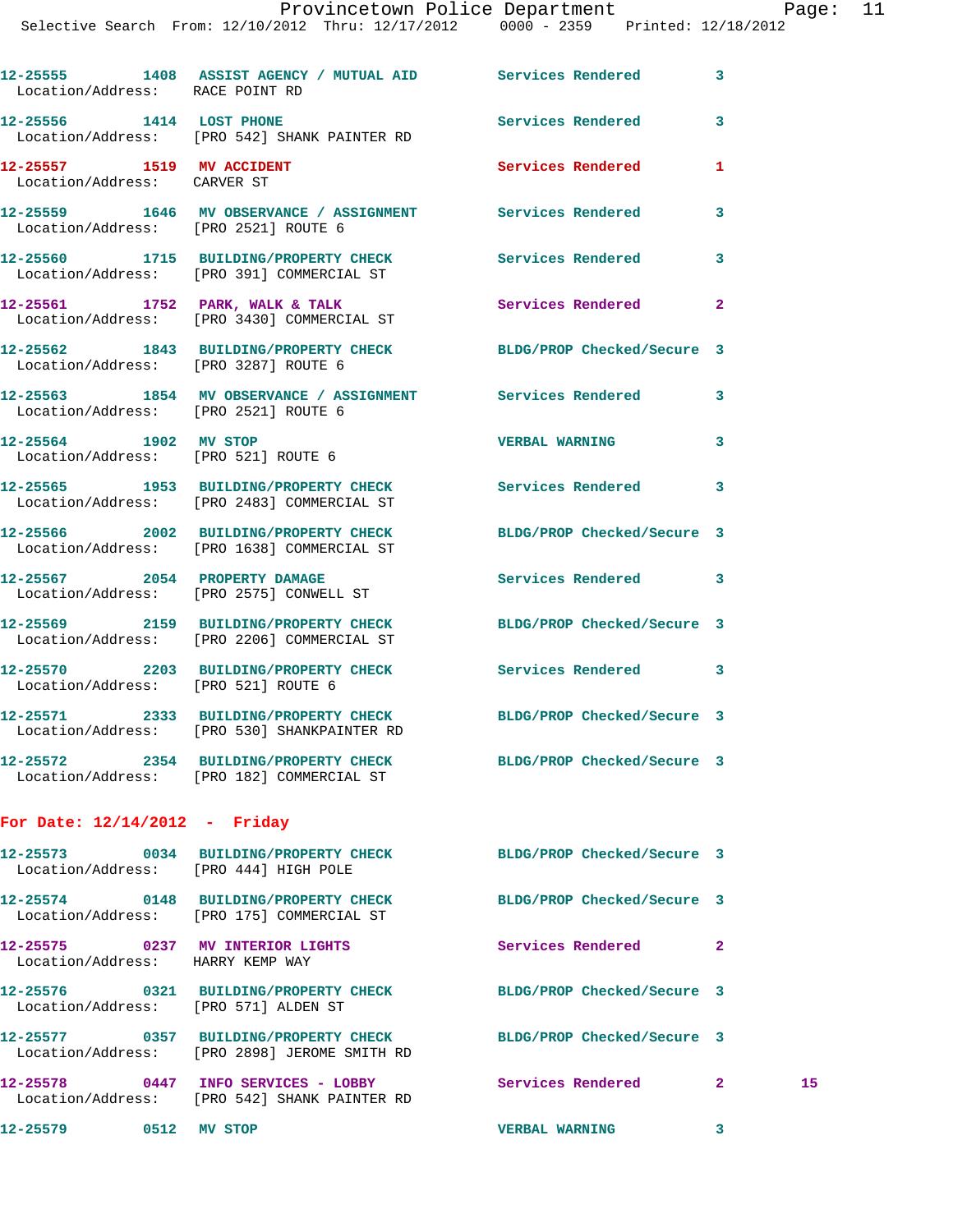|                                                     | Provincetown Police Department<br>Selective Search From: 12/10/2012 Thru: 12/17/2012 0000 - 2359 Printed: 12/18/2012 |                           |   |
|-----------------------------------------------------|----------------------------------------------------------------------------------------------------------------------|---------------------------|---|
| Location/Address: ROUTE 6 + SNAIL RD                |                                                                                                                      |                           |   |
|                                                     | 12-25580 0513 BUILDING/PROPERTY CHECK BLDG/PROP Checked/Secure 3<br>Location/Address: [PRO 391] COMMERCIAL ST        |                           |   |
| Location/Address: SNAIL RD                          | 12-25581 0545 MV OBSERVANCE / ASSIGNMENT Services Rendered 3                                                         |                           |   |
| Location/Address: [PRO 571] ALDEN ST                | 12-25582 0642 BUILDING/PROPERTY CHECK BLDG/PROP Checked/Secure 3                                                     |                           |   |
| Location/Address: COMMERCIAL ST                     | 12-25584 0749 ASSIST CITIZEN                                                                                         | Services Rendered 3       |   |
| Location/Address: [PRO 2518] ROUTE 6                | 12-25583 0750 MV OBSERVANCE / ASSIGNMENT Services Rendered 3                                                         |                           |   |
|                                                     | 12-25585 0810 BUILDING/PROPERTY CHECK BLDG/PROP Checked/Secure 3<br>Location/Address: [PRO 2500] COMMERCIAL ST       |                           |   |
|                                                     | 12-25586 0817 BUILDING/PROPERTY CHECK BLDG/PROP Checked/Secure 3<br>Location/Address: [PRO 3318] CEMETERY RD         |                           |   |
|                                                     | 12-25587 0827 H/M ON/OFF DUTY<br>Location/Address: [PRO 2543] MACMILLAN WHARF                                        | No Action Required 2      |   |
| Location/Address: [PRO 564] BAYBERRY                | 12-25588 0844 BUILDING/PROPERTY CHECK Services Rendered 3                                                            |                           |   |
|                                                     | 12-25589 0921 BUILDING/PROPERTY CHECK BLDG/PROP Checked/Secure 3<br>Location/Address: [PRO 444] HIGH POLE HILL       |                           |   |
|                                                     | 12-25590 0929 BUILDING/PROPERTY CHECK BLDG/PROP Checked/Secure 3<br>Location/Address: [PRO 3317] CEMETERY RD         |                           |   |
| Location/Address: [PRO 3440] ROUTE 6                | 12-25591 0941 MV OBSERVANCE / ASSIGNMENT Services Rendered 3                                                         |                           |   |
| Location/Address: [PRO 2479] ROUTE 6                | 12-25592 0958 MV OBSERVANCE / ASSIGNMENT Services Rendered                                                           |                           | 3 |
|                                                     | 12-25593 1113 BUILDING/PROPERTY CHECK Services Rendered 3<br>Location/Address: [PRO 391] COMMERCIAL ST               |                           |   |
| Location/Address: [PRO 2521] ROUTE 6                | 12-25594 1130 MV OBSERVANCE / ASSIGNMENT Services Rendered                                                           |                           | 3 |
|                                                     | 12-25595 1136 MV OBSERVANCE / ASSIGNMENT Services Rendered 3<br>Location/Address: AUNT SUKEYS WAY + HARRY KEMP WAY   |                           |   |
| 12-25596 1143 MV STOP<br>Location/Address: SNAIL RD |                                                                                                                      | Citation/Warning Issued 3 |   |
| 12-25597 1149 MV STOP                               | Location/Address: CONWELL ST + OFF CONWELL ST                                                                        | <b>VERBAL WARNING</b>     | 3 |
|                                                     | 12-25598 1202 MEDICAL EMERGENCY<br>Location/Address: [PRO 2227] BRADFORD ST                                          | Transported to Hospital 1 |   |
|                                                     | 12-25599 1212 ALARM - GENERAL<br>Location/Address: [PRO 1323] COMMERCIAL ST                                          | False Alarm               | 1 |
|                                                     | 12-25600 1240 BUILDING/PROPERTY CHECK Services Rendered<br>Location/Address: [PRO 2483] COMMERCIAL ST                |                           | 3 |
|                                                     | 12-25601 1242 FRAUD/PHONE SCAM<br>Location/Address: [PRO 542] SHANK PAINTER RD                                       | No Action Required 2      |   |
| 12-25602 1314 MV STOP                               | Location/Address: [PRO 2513] ROUTE 6                                                                                 | <b>VERBAL WARNING</b>     | 3 |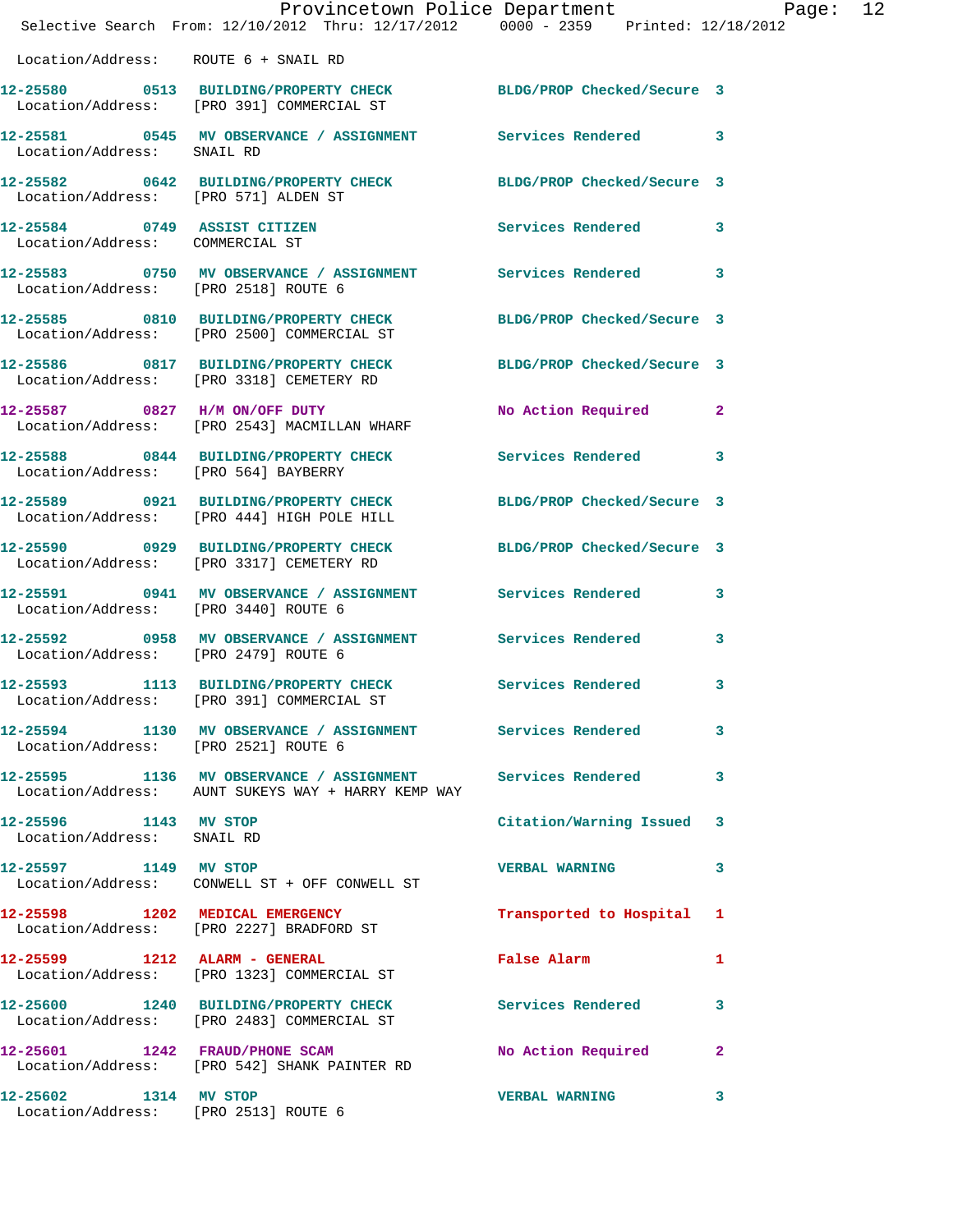| Provincetown Police Department |  | Page: | 13 |
|--------------------------------|--|-------|----|
|                                |  |       |    |

|                                                                  | Selective Search From: 12/10/2012 Thru: 12/17/2012 0000 - 2359 Printed: 12/18/2012                            |                            |              |
|------------------------------------------------------------------|---------------------------------------------------------------------------------------------------------------|----------------------------|--------------|
| 12-25603 1319 MV STOP                                            | Location/Address: [PRO 2513] ROUTE 6                                                                          | <b>VERBAL WARNING</b>      | 3            |
|                                                                  | 12-25604 1336 LOST BROWN GLOVES<br>Location/Address: [PRO 542] SHANK PAINTER RD                               | Services Rendered          | 3            |
| 12-25605 1342 LOST DOG<br>Location/Address: [PRO 1445] WHORFS CT |                                                                                                               | No Action Required         | $\mathbf{2}$ |
| Location/Address: [PRO 2807] ROUTE 6                             | 12-25606 1357 ASSIST CITIZEN                                                                                  | <b>Services Rendered</b>   | 3            |
|                                                                  | 12-25608 1453 PARKING COMPLAINT / GENERAL No Action Required<br>Location/Address: [PRO 3121] COMMERCIAL ST    |                            | 3            |
|                                                                  | 12-25611 1530 ASSIST AGENCY<br>Location/Address: [PRO 542] SHANK PAINTER RD                                   | No Action Required         | 3            |
| Location/Address: [PRO 521] ROUTE 6                              | 12-25609 1546 BUILDING/PROPERTY CHECK Services Rendered                                                       |                            | 3            |
|                                                                  | 12-25612 1603 COMPLAINT<br>Location/Address: [PRO 379] COMMERCIAL ST                                          | No Action Required         | 3            |
| Location/Address: [PRO 2521] ROUTE 6                             | 12-25614 1631 MV OBSERVANCE / ASSIGNMENT Services Rendered                                                    |                            | 3            |
| Location/Address: [PRO 1471] COOK ST                             | 12-25615 1647 COMPLAINT-PHONE SCAM                                                                            | No Action Required         | 3            |
|                                                                  | 12-25616 1744 SPEED DOLLY ASSIGNMENT<br>Location/Address: [PRO 542] SHANK PAINTER RD                          | No Action Required 3       |              |
|                                                                  | 12-25617 1819 BUILDING/PROPERTY CHECK<br>Location/Address: [PRO 2206] COMMERCIAL ST                           | BLDG/PROP Checked/Secure 3 |              |
|                                                                  | 12-25618 1912 BUILDING/PROPERTY CHECK Services Rendered<br>Location/Address: [PRO 564] BAYBERRY               |                            | 3            |
| Location/Address: [PRO 2521] ROUTE 6                             | 12-25619 2010 MV OBSERVANCE / ASSIGNMENT Services Rendered                                                    |                            | 3            |
| 12-25620 2025 MV STOP<br>Location/Address: SNAIL RD              |                                                                                                               | <b>VERBAL WARNING</b>      | 3            |
| Location/Address: [PRO 3287] ROUTE 6                             | 12-25621 2050 BUILDING/PROPERTY CHECK                                                                         | BLDG/PROP Checked/Secure 3 |              |
|                                                                  | 12-25623 2128 BUILDING/PROPERTY CHECK BLDG/PROP Checked/Secure 3<br>Location/Address: [PRO 175] COMMERCIAL ST |                            |              |
| Location/Address: ROUTE 6                                        | 12-25624 2134 ASSIST AGENCY / MUTUAL AID No Action Required                                                   |                            | 3            |
|                                                                  | 12-25625 2204 BUILDING/PROPERTY CHECK<br>Location/Address: [PRO 519] RACE POINT RD                            | BLDG/PROP Checked/Secure 3 |              |
|                                                                  | $12-25626$ 2247 ALARM - GENERAL<br>Location/Address: [PRO 300] COMMERCIAL ST                                  | BLDG/PROP Checked/Secure 1 |              |
|                                                                  | 12-25627 2258 BUILDING/PROPERTY CHECK<br>Location/Address: [PRO 530] SHANKPAINTER RD                          | BLDG/PROP Checked/Secure 3 |              |
|                                                                  | 12-25628 2301 BUILDING/PROPERTY CHECK<br>Location/Address: [PRO 2543] MACMILLAN                               | BLDG/PROP Checked/Secure 3 |              |
|                                                                  | 12-25629 2320 BUILDING/PROPERTY CHECK<br>Location/Address: [PRO 545] SHANKPAINTER RD                          | BLDG/PROP Checked/Secure 3 |              |
| 12-25630 2337 MV STOP                                            | Location/Address: LAW ST + COMMERCIAL ST                                                                      | Arrest(s) Made             | 3            |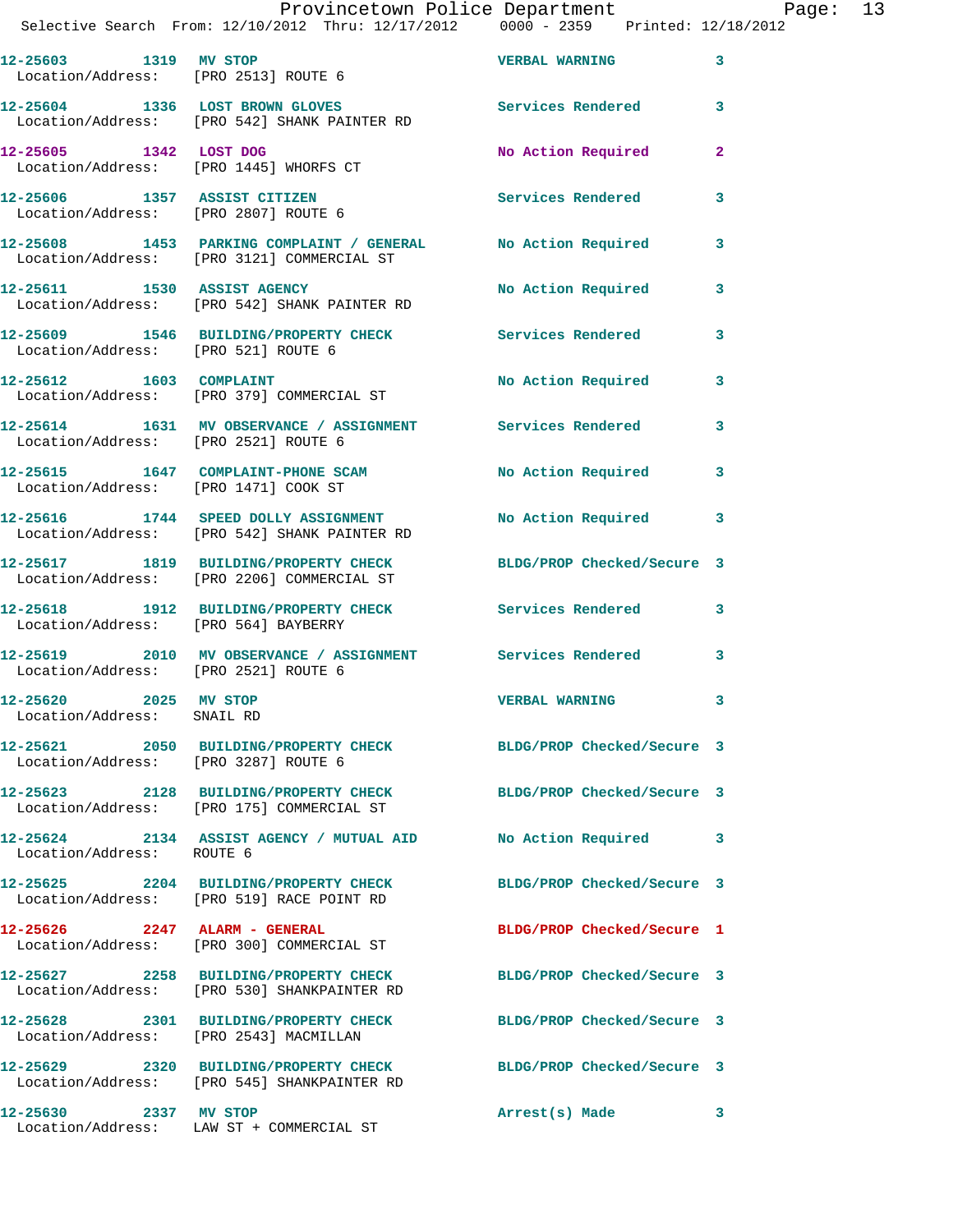Refer To Arrest: 12-366-AR

## **For Date: 12/15/2012 - Saturday**

|                                | 12-25631 0123 MEDICAL EMERGENCY<br>Location/Address: [PRO 2650] RACE POINT RD                                     | Transported to Hospital 1  |                   |
|--------------------------------|-------------------------------------------------------------------------------------------------------------------|----------------------------|-------------------|
|                                | 12-25632 0129 198 OUT OF SERVICE<br>Location/Address: [PRO 1892] SHANK PAINTER RD                                 | No Action Required         | 1                 |
|                                | 12-25633 0144 BUILDING/PROPERTY CHECK BLDG/PROP Checked/Secure 3<br>Location/Address: [PRO 3287] ROUTE 6          |                            |                   |
|                                | 12-25634 0146 BUILDING/PROPERTY CHECK<br>Location/Address: [PRO 2898] JEROME SMITH RD                             | BLDG/PROP Checked/Secure 3 |                   |
|                                | 12-25635 0213 MV OBSERVANCE / ASSIGNMENT Services Rendered<br>Location/Address: [PRO 94] BRADFORD ST              |                            | 3                 |
|                                | 12-25637 0312 BUILDING/PROPERTY CHECK BLDG/PROP Checked/Secure 3<br>Location/Address: [PRO 3030] TIN PAN ALLEY RD |                            |                   |
|                                | 12-25638 0333 ALARM - GENERAL<br>Location/Address: [PRO 3650] BRADFORD ST                                         | BLDG/PROP Checked/Secure 1 |                   |
|                                | 12-25639 0342 BUILDING/PROPERTY CHECK BLDG/PROP Checked/Secure 3<br>Location/Address: [PRO 1638] COMMERCIAL ST    |                            |                   |
|                                | 12-25640 0436 BUILDING/PROPERTY CHECK<br>Location/Address: [PRO 545] SHANK PAINTER RD                             | BLDG/PROP Checked/Secure 3 |                   |
|                                | 12-25642 0515 BUILDING/PROPERTY CHECK<br>Location/Address: [PRO 2483] COMMERCIAL ST                               | BLDG/PROP Checked/Secure 3 |                   |
|                                | 12-25641 0520 MV STOP<br>Location/Address: [PRO 3296] SHANK PAINTER RD                                            | <b>VERBAL WARNING</b>      | 3                 |
|                                | 12-25643 0524 SPEED DOLLY ASSIGNMENT<br>Location/Address: [PRO 542] SHANK PAINTER RD                              | No Action Required         | 3                 |
|                                | 12-25644 0540 MV OBSERVANCE / ASSIGNMENT Services Rendered<br>Location/Address: STANDISH ST + BRADFORD ST         |                            | 3                 |
| Location/Address: ROUTE 6      | 12-25645 0549 MV OBSERVANCE / ASSIGNMENT                                                                          | No Action Required         | 3                 |
|                                | 12-25646 0550 INFO SERVICES - LOBBY Services Rendered<br>Location/Address: [PRO 542] SHANK PAINTER RD             |                            | $\mathbf{2}$<br>1 |
|                                | Location/Address: [OT] OAK ST + BETWEEN ROBINSON CREEK &                                                          | Taken/Referred to Other 3  |                   |
| 12-25648 0614 MV STOP          | Location/Address: OFF CONWELL ST + CONWELL ST                                                                     | <b>VERBAL WARNING</b>      | 3                 |
|                                | 12-25649 0627 BUILDING/PROPERTY CHECK BLDG/PROP Checked/Secure 3<br>Location/Address: [PRO 3163] WINTHROP ST      |                            |                   |
| 12-25650 0650 GENERAL INFO     |                                                                                                                   | No Action Required         | 3                 |
| 12-25662 0728 H/M ON/OFF DUTY  | Location/Address: [PRO 3259] MACMILLAN WHARF                                                                      | No Action Required         | 2                 |
|                                | 12-25651 0830 BUILDING/PROPERTY CHECK<br>Location/Address: [PRO 2206] COMMERCIAL ST                               | No Action Required         | 3                 |
| 12-25652 0849 GAS LINE CONCERN | Location/Address: [PRO 214] COMMERCIAL ST                                                                         | Unfounded                  | 1                 |
| 12-25653 0900 ANIMAL CALL      |                                                                                                                   | <b>GONE ON ARRIVAL</b>     | 2                 |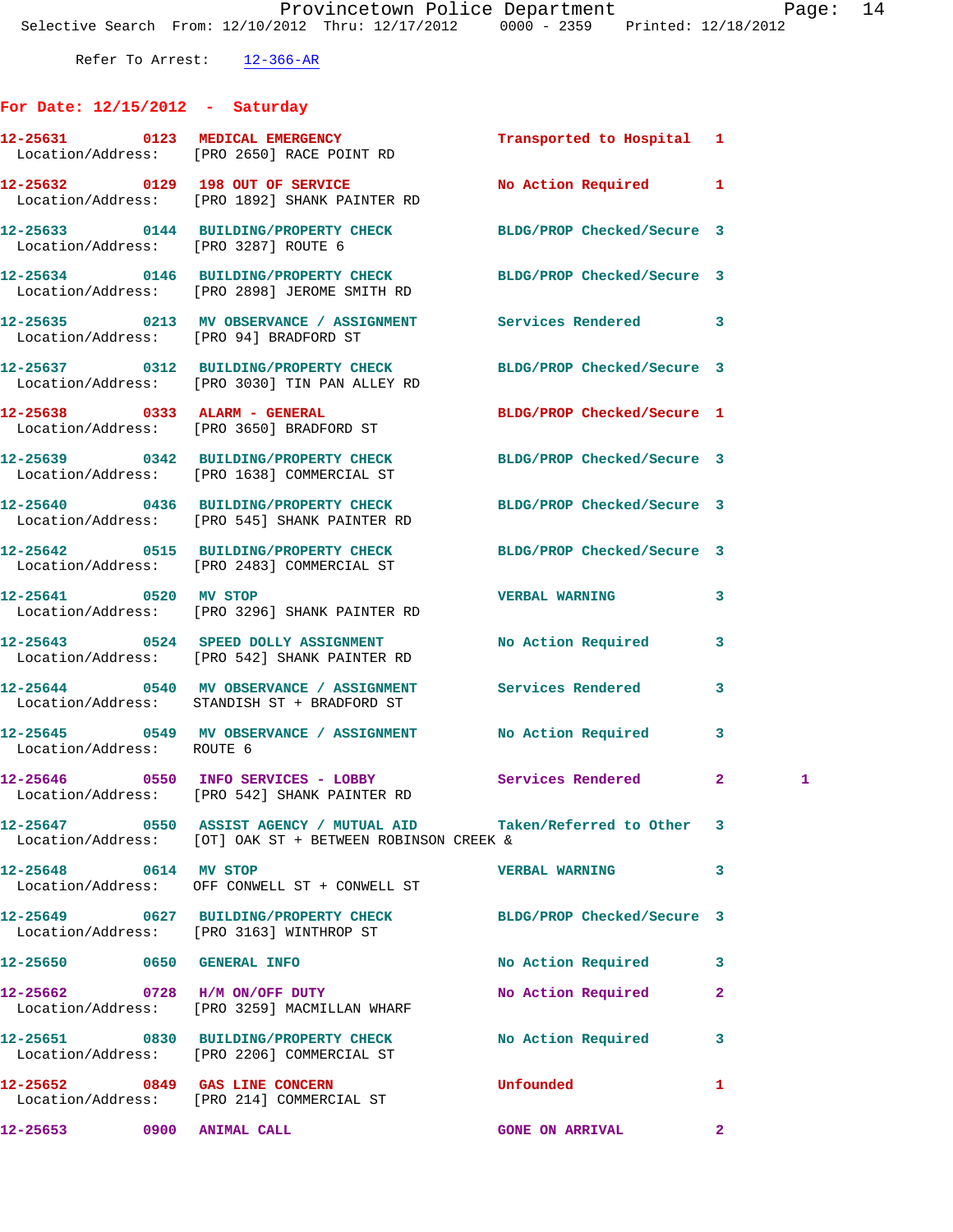|                                      | Provincetown Police Department Page: 15<br>Selective Search From: 12/10/2012 Thru: 12/17/2012 0000 - 2359 Printed: 12/18/2012 |                           |              |
|--------------------------------------|-------------------------------------------------------------------------------------------------------------------------------|---------------------------|--------------|
| Location/Address: MEADOW RD          |                                                                                                                               |                           |              |
|                                      | 12-25654 0930 BUILDING/PROPERTY CHECK BLDG/PROP Checked/Secure 3<br>Location/Address: [PRO 519] RACE POINT RD                 |                           |              |
| Location/Address: RYDER ST           | 12-25655 1007 MV OBSERVANCE / ASSIGNMENT Citation/Warning Issued 3                                                            |                           |              |
|                                      | 12-25656 1019 MV STOP<br>Location/Address: HIGH POLE HL + BRADFORD ST                                                         | VERBAL WARNING 3          |              |
|                                      | 12-25657 1057 BUILDING/PROPERTY CHECK BLDG/PROP Checked/Secure 3<br>Location/Address: [PRO 564] BAYBERRY                      |                           |              |
|                                      | 12-25658 1134 BUILDING/PROPERTY CHECK BLDG/PROP Checked/Secure 3<br>Location/Address: [PRO 2898] JEROME SMITH RD              |                           |              |
|                                      | 12-25659 1157 KEEP THE PEACE<br>Location/Address: [PRO 1298] BRADFORD ST                                                      | Services Rendered 2       |              |
| Location/Address: SHANK PAINTER RD   | 12-25660 1225 MV OBSERVANCE / ASSIGNMENT No Action Required 3                                                                 |                           |              |
|                                      | 12-25661 1327 BUILDING/PROPERTY CHECK BLDG/PROP Checked/Secure 3<br>Location/Address: [PRO 444] HIGH POLE                     |                           |              |
|                                      | 12-25663 1416 PARK, WALK & TALK<br>Location/Address: [PRO 2543] MACMILLAN                                                     | No Action Required 2      |              |
|                                      | 12-25664 1417 BUILDING/PROPERTY CHECK BLDG/PROP Checked/Secure 3<br>Location/Address: [PRO 571] ALDEN ST                      |                           |              |
| 12-25665 1428 MV STOP                | Location/Address: [PRO 2818] CONWELL ST                                                                                       | VERBAL WARNING 3          |              |
|                                      | 12-25666 1451 MEDICAL EMERGENCY<br>Location/Address: [PRO 442] HARRY KEMP WAY                                                 | Transported to Hospital 1 |              |
| Location/Address: [PRO 2521] ROUTE 6 | 12-25667 1516 MV OBSERVANCE / ASSIGNMENT Services Rendered 3                                                                  |                           |              |
| 12-25668 1521 MV STOP                | Location/Address: ROUTE 6 + SNAIL RD                                                                                          | <b>VERBAL WARNING</b>     | 3            |
|                                      | 12-25669 1528 BUILDING/PROPERTY CHECK BLDG/PROP Checked/Secure 3<br>Location/Address: [PRO 2898] JEROME SMITH RD              |                           |              |
|                                      | 12-25670 1547 FOUND WALLET<br>Location/Address: [PRO 106] COMMERCIAL ST                                                       | Services Rendered 3       |              |
|                                      | 12-25671 1613 MEDICAL EMERGENCY/C.H.F. Transported to Hospital 1<br>Location/Address: [PRO 440] HARRY KEMP WAY                |                           |              |
| Location/Address: [PRO 521] ROUTE 6  | 12-25672 1619 BUILDING/PROPERTY CHECK Services Rendered 3                                                                     |                           |              |
|                                      | 12-25673 1626 BUILDING/PROPERTY CHECK BLDG/PROP Checked/Secure 3<br>Location/Address: [PRO 488] MAYFLOWER ST                  |                           |              |
|                                      | 12-25674 1629 MEDICAL EMERGENCY/S.A.<br>Location/Address: [PRO 440] HARRY KEMP WAY                                            | Transported to Hospital 1 |              |
|                                      | 12-25675 1712 SUSPICIOUS ACTIVITY<br>Location/Address: [PRO 2490] PROVINCELANDS RD                                            | No Action Required 2      |              |
|                                      | 12-25676 1727 MV STOP<br>Location/Address: CARVER CT + BRADFORD ST                                                            | <b>VERBAL WARNING</b>     | 3            |
| Location/Address: ROUTE 6 + SNAIL RD | 12-25677 1744 ASSIST AGENCY / MUTUAL AID Could Not Locate                                                                     |                           | $\mathbf{3}$ |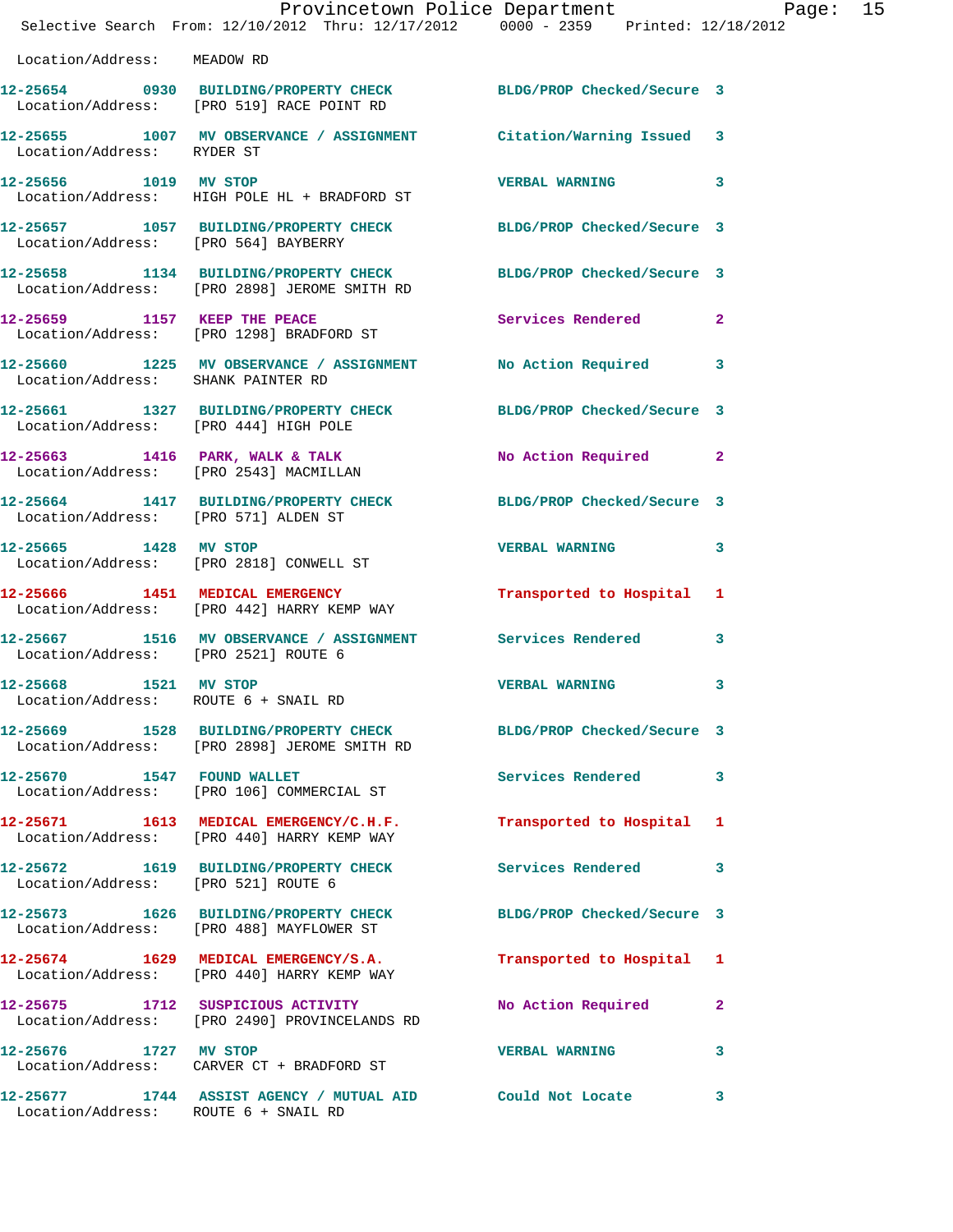|                                                          | Provincetown Police Department                                                                                  |                      | Page: 16       |  |
|----------------------------------------------------------|-----------------------------------------------------------------------------------------------------------------|----------------------|----------------|--|
|                                                          | Selective Search From: 12/10/2012 Thru: 12/17/2012 0000 - 2359 Printed: 12/18/2012                              |                      |                |  |
|                                                          | 12-25678 1757 MEDICAL EMERGENCY Transported to Hospital 1<br>Location/Address: [PRO 1584] MONTELLO ST           |                      |                |  |
| 12-25679 1828 FOLLOW UP<br>Location/Address: STANDISH ST |                                                                                                                 | No Action Required 2 |                |  |
|                                                          | 12-25681 1911 FIRE, OTHER<br>Location/Address: [PRO 1892] SHANK PAINTER RD                                      | Services Rendered 1  |                |  |
|                                                          | 12-25680 1920 MV COMPLAINT<br>Location/Address: [PRO 132] COMMERCIAL ST                                         | SPOKEN TO            | $\overline{a}$ |  |
| Location/Address: [PRO 3287] ROUTE 6                     | 12-25682 2119 BUILDING/PROPERTY CHECK BLDG/PROP Checked/Secure 3                                                |                      |                |  |
|                                                          | 12-25683 2134 BUILDING/PROPERTY CHECK BLDG/PROP Checked/Secure 3<br>Location/Address: [PRO 175] COMMERCIAL ST   |                      |                |  |
| Location/Address: [PRO 2543] MACMILLAN                   | 12-25684 2148 BUILDING/PROPERTY CHECK BLDG/PROP Checked/Secure 3                                                |                      |                |  |
| Location/Address: [PRO 2513] ROUTE 6                     | 12-25685 2205 MV STOP                                                                                           | VERBAL WARNING 3     |                |  |
|                                                          | 12-25686 2305 BUILDING/PROPERTY CHECK BLDG/PROP Checked/Secure 3<br>Location/Address: [PRO 530] SHANKPAINTER RD |                      |                |  |
|                                                          | 12-25687 2341 BUILDING/PROPERTY CHECK BLDG/PROP Checked/Secure 3<br>Location/Address: [PRO 545] SHANKPAINTER RD |                      |                |  |
| For Date: $12/16/2012$ - Sunday                          |                                                                                                                 |                      |                |  |

## **12-25689 0000 INFO SERVICES - LOBBY No Action Required 2 6**  Location/Address: [PRO 542] SHANK PAINTER RD **12-25688 0002 BUILDING/PROPERTY CHECK BLDG/PROP Checked/Secure 3**  Location/Address: [PRO 2483] COMMERCIAL ST **12-25690 0012 MV STOP VERBAL WARNING 3**  Location/Address: [PRO 2521] ROUTE 6 **12-25691 0103 BUILDING/PROPERTY CHECK BLDG/PROP Checked/Secure 3**  Location/Address: [PRO 2206] COMMERCIAL ST **12-25692 0142 BUILDING/PROPERTY CHECK BLDG/PROP Checked/Secure 3**  Location/Address: [PRO 444] HIGH POLE **12-25693 0249 RESCUE CALL Transported to Hospital 1**  Location/Address: [PRO 547] COMMERCIAL ST **12-25694 0307 BUILDING/PROPERTY CHECK BLDG/PROP Checked/Secure 3**  Location/Address: [PRO 391] COMMERCIAL ST **12-25695 0407 911 GENERAL Services Rendered 1**  Location/Address: [PRO 542] SHANK PAINTER RD **12-25696 0509 BUILDING/PROPERTY CHECK BLDG/PROP Checked/Secure 3**  Location/Address: [PRO 1638] COMMERCIAL ST **12-25697 0528 BUILDING/PROPERTY CHECK BLDG/PROP Checked/Secure 3**  Location/Address: [PRO 2898] JEROME SMITH RD **12-25698 0730 H/M ON/OFF DUTY Services Rendered 2**  Location/Address: [PRO 3259] MACMILLAN WHARF **12-25699 0801 BUILDING/PROPERTY CHECK BLDG/PROP Checked/Secure 3**  Location/Address: [PRO 564] BAYBERRY **12-25700 0809 BUILDING/PROPERTY CHECK BLDG/PROP Checked/Secure 3**

Location/Address: [PRO 571] ALDEN ST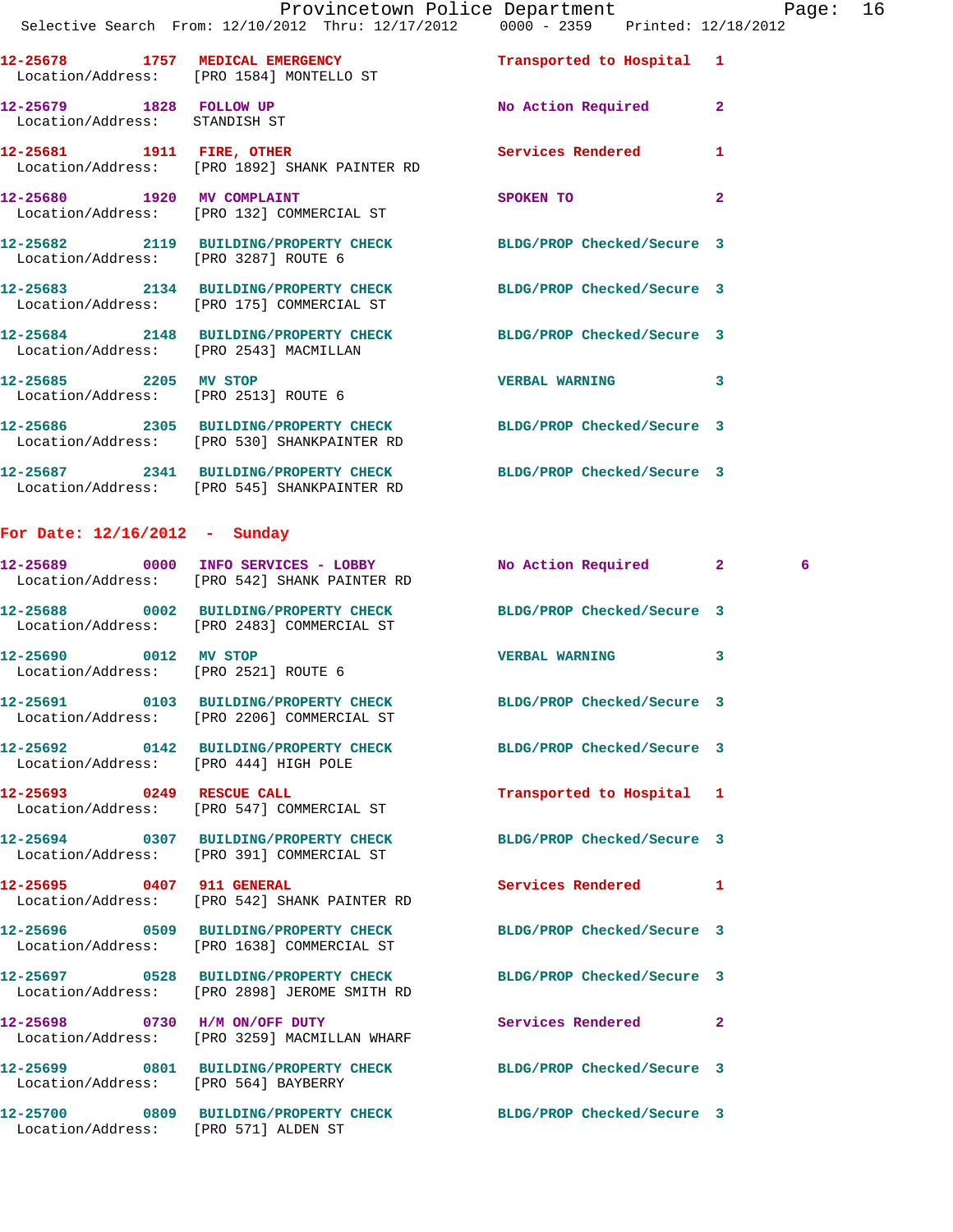|                                                                | 12-25701 0838 LOOSE CHIHUAHAU<br>Location/Address: [PRO 106] COMMERCIAL ST          | Could Not Locate 2         |              |
|----------------------------------------------------------------|-------------------------------------------------------------------------------------|----------------------------|--------------|
|                                                                | 12-25702 0850 BUILDING/PROPERTY CHECK<br>Location/Address: [PRO 3317] CEMETERY RD   | BLDG/PROP Checked/Secure 3 |              |
| 12-25703 0852 MV STOP<br>Location/Address: [PRO 3287] ROUTE 6  |                                                                                     | <b>VERBAL WARNING</b>      | 3            |
| Location/Address: [PRO 2519] ROUTE 6                           | 12-25704 0858 MV OBSERVANCE / ASSIGNMENT Services Rendered                          |                            | 3            |
|                                                                |                                                                                     | No Action Required         | 3            |
| Location/Address: [PRO 444] HIGH POLE                          | 12-25706 0953 BUILDING/PROPERTY CHECK                                               | BLDG/PROP Checked/Secure 3 |              |
|                                                                | 12-25707 1016 BUILDING/PROPERTY CHECK<br>Location/Address: [PRO 516] RACE POINT RD  | BLDG/PROP Checked/Secure 3 |              |
|                                                                | 12-25708 1017 VEHICLE PARKED IN THE MPL                                             | Services Rendered 3        |              |
|                                                                | 12-25709 1046 BUILDING/PROPERTY CHECK<br>Location/Address: [PRO 175] COMMERCIAL ST  | BLDG/PROP Checked/Secure 3 |              |
|                                                                | 12-25710 1142 BUILDING/PROPERTY CHECK<br>Location/Address: [PRO 444] HIGH POLE HILL | BLDG/PROP Checked/Secure 3 |              |
| Location/Address: [PRO 569] WINSLOW ST                         | 12-25711 1146 SCHOOL PSNL ON SITE                                                   | Services Rendered          | 3            |
| Location/Address: [PRO 2543] MACMILLAN                         | 12-25712 1203 BUILDING/PROPERTY CHECK                                               | No Action Required         | 3            |
| 12-25713 1218 MV STOP                                          | Location/Address: [PRO 2207] SHANK PAINTER RD                                       | <b>VERBAL WARNING</b>      | 3            |
|                                                                | 12-25714 1323 MEDICAL EMERGENCY<br>Location/Address: [PRO 3473] COMMERCIAL ST       | Transported to Hospital 1  |              |
|                                                                | 12-25715 1352 BUILDING/PROPERTY CHECK<br>Location/Address: [PRO 519] RACE POINT RD  | BLDG/PROP Checked/Secure 3 |              |
| 12-25716                                                       | 1402 ALARM - GENERAL<br>Location/Address: [PRO 629] COMMERCIAL ST                   | Services Rendered          | $\mathbf{I}$ |
|                                                                | 12-25717 1416 BUILDING/PROPERTY CHECK<br>Location/Address: [PRO 1137] WASHINGTON    | BLDG/PROP Checked/Secure 3 |              |
| 12-25718 1426 LOOSE DOG                                        | Location/Address: [PRO 734] BRADFORD ST                                             | No Action Required         | $\mathbf{2}$ |
| 12-25719 1558 COMPLAINT                                        | Location/Address: [PRO 1219] WILLOW DR                                              | SPOKEN TO                  | 3            |
| Location/Address: [PRO 3259] MACMILLAN                         | 12-25720 1637 BUILDING/PROPERTY CHECK                                               | BLDG/PROP Checked/Secure 3 |              |
| 12-25721 1719 MV STOP                                          | Location/Address: [PRO 3231] BRADFORD ST                                            | <b>VERBAL WARNING</b>      | 3            |
|                                                                | 12-25722 1752 BUILDING/PROPERTY CHECK<br>Location/Address: [PRO 2206] COMMERCIAL ST | BLDG/PROP Checked/Secure 3 |              |
| Location/Address: [PRO 16] BRADFORD ST                         | 12-25723 1813 BUILDING/PROPERTY CHECK                                               | BLDG/PROP Checked/Secure 3 |              |
| 12-25724 1932 ANIMAL CALL<br>Location/Address: BRADFORD ST EXT |                                                                                     | Services Rendered 2        |              |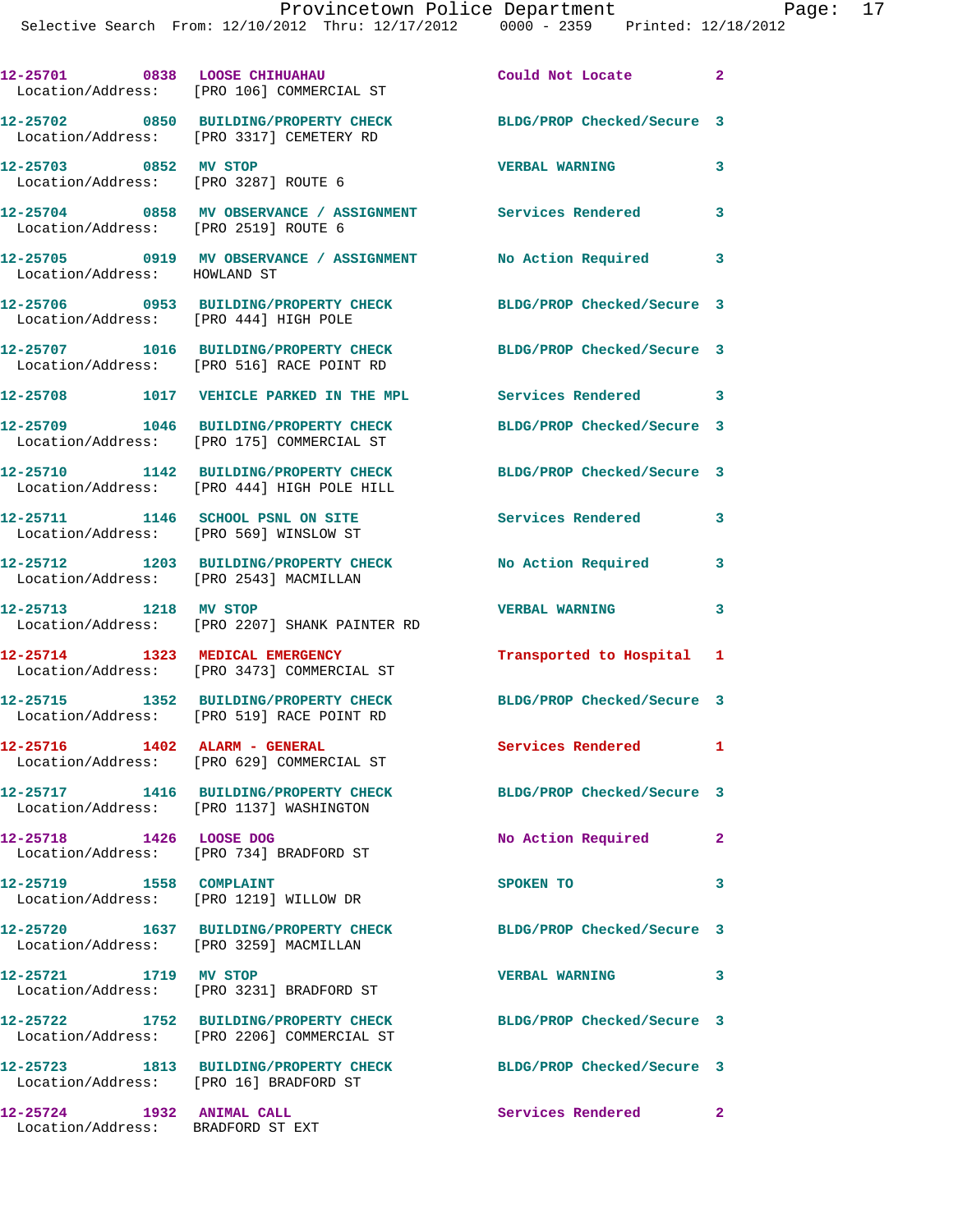|                                      | 12-25725 1956 BUILDING/PROPERTY CHECK<br>Location/Address: [PRO 306] COMMERCIAL ST                           | BLDG/PROP Checked/Secure 3 |                    |  |
|--------------------------------------|--------------------------------------------------------------------------------------------------------------|----------------------------|--------------------|--|
|                                      | 12-25726 2101 BUILDING/PROPERTY CHECK<br>Location/Address: [PRO 519] RACE POINT RD                           | BLDG/PROP Checked/Secure 3 |                    |  |
|                                      | 12-25727 2122 911 ABANDONED<br>Location/Address: [PRO 272] COMMERCIAL ST                                     | <b>Services Rendered</b>   | 1                  |  |
|                                      | 12-25728 2152 BUILDING/PROPERTY CHECK<br>Location/Address: [PRO 175] COMMERCIAL ST                           | BLDG/PROP Checked/Secure 3 |                    |  |
| Location/Address: [PRO 433] RYDER ST | 12-25729 2201 BUILDING/PROPERTY CHECK BLDG/PROP Checked/Secure 3                                             |                            |                    |  |
|                                      | 12-25730 2235 FOUND LEARNER'S PERMIT Services Rendered 3<br>Location/Address: [PRO 542] SHANK PAINTER RD     |                            |                    |  |
| For Date: $12/17/2012$ - Monday      |                                                                                                              |                            |                    |  |
|                                      | 12-25731 0017 BUILDING/PROPERTY CHECK BLDG/PROP Checked/Secure 3<br>Location/Address: [PRO 3259] MACMILLAN   |                            |                    |  |
|                                      | 12-25732 0035 BUILDING/PROPERTY CHECK<br>Location/Address: [PRO 2898] JEROME SMITH RD                        | <b>Services Rendered</b>   | 3                  |  |
|                                      | 12-25733 0115 MV OBSERVANCE / ASSIGNMENT Services Rendered<br>Location/Address: BRADFORD ST + RYDER ST       |                            | 3                  |  |
|                                      | 12-25734 0154 BUILDING/PROPERTY CHECK<br>Location/Address: [PRO 545] SHANKPAINTER RD                         | BLDG/PROP Checked/Secure 3 |                    |  |
|                                      | 12-25735 0332 LOBBY TRAFFIC<br>Location/Address: [PRO 542] SHANK PAINTER RD                                  | Services Rendered          | 15<br>$\mathbf{2}$ |  |
|                                      | 12-25736 0413 BUILDING/PROPERTY CHECK<br>Location/Address: [PRO 444] HIGH POLE HILL                          | BLDG/PROP Checked/Secure 3 |                    |  |
|                                      | 12-25737 0515 ALARM - GENERAL<br>Location/Address: [PRO 1778] SHANK PAINTER RD                               | <b>Services Rendered</b>   | 1                  |  |
|                                      | 12-25738 0524 BUILDING/PROPERTY CHECK<br>Location/Address: [PRO 1638] COMMERCIAL ST                          | BLDG/PROP Checked/Secure 3 |                    |  |
| 12-25739 0529 MV COMPLAINT           | Location/Address: [PRO 3296] SHANK PAINTER RD                                                                | <b>Services Rendered</b> 2 |                    |  |
|                                      | 12-25740 0544 MV OBSERVANCE / ASSIGNMENT Services Rendered<br>Location/Address: HIGH POLE HL + BRADFORD ST   |                            | 3                  |  |
| 12-25741 0546 ALARM - GENERAL        | Location/Address: [PRO 2124] COMMERCIAL ST                                                                   | Services Rendered          | $\mathbf{1}$       |  |
|                                      | 12-25742 0553 BUILDING/PROPERTY CHECK<br>Location/Address: [PRO 2483] COMMERCIAL ST                          | <b>Services Rendered</b>   | 3                  |  |
|                                      | 12-25743 0554 MV OBSERVANCE / ASSIGNMENT Services Rendered<br>Location/Address: BRADFORD ST + HIGH POLE HILL |                            | 3                  |  |
| 12-25744 0733 H/M ON/OFF DUTY        | Location/Address: [PRO 3259] MACMILLAN WHARF                                                                 | Services Rendered          | $\overline{2}$     |  |
| Location/Address: [PRO 564] BAYBERRY | 12-25745 0735 BUILDING/PROPERTY CHECK                                                                        | BLDG/PROP Checked/Secure 3 |                    |  |
| 12-25746 0754 GENERAL INFO           |                                                                                                              | <b>Services Rendered</b> 3 |                    |  |
|                                      | 12-25747 0820 PARK, WALK & TALK<br>Location/Address: [PRO 516] RACE POINT RD                                 | <b>Services Rendered</b>   | $\mathbf{2}$       |  |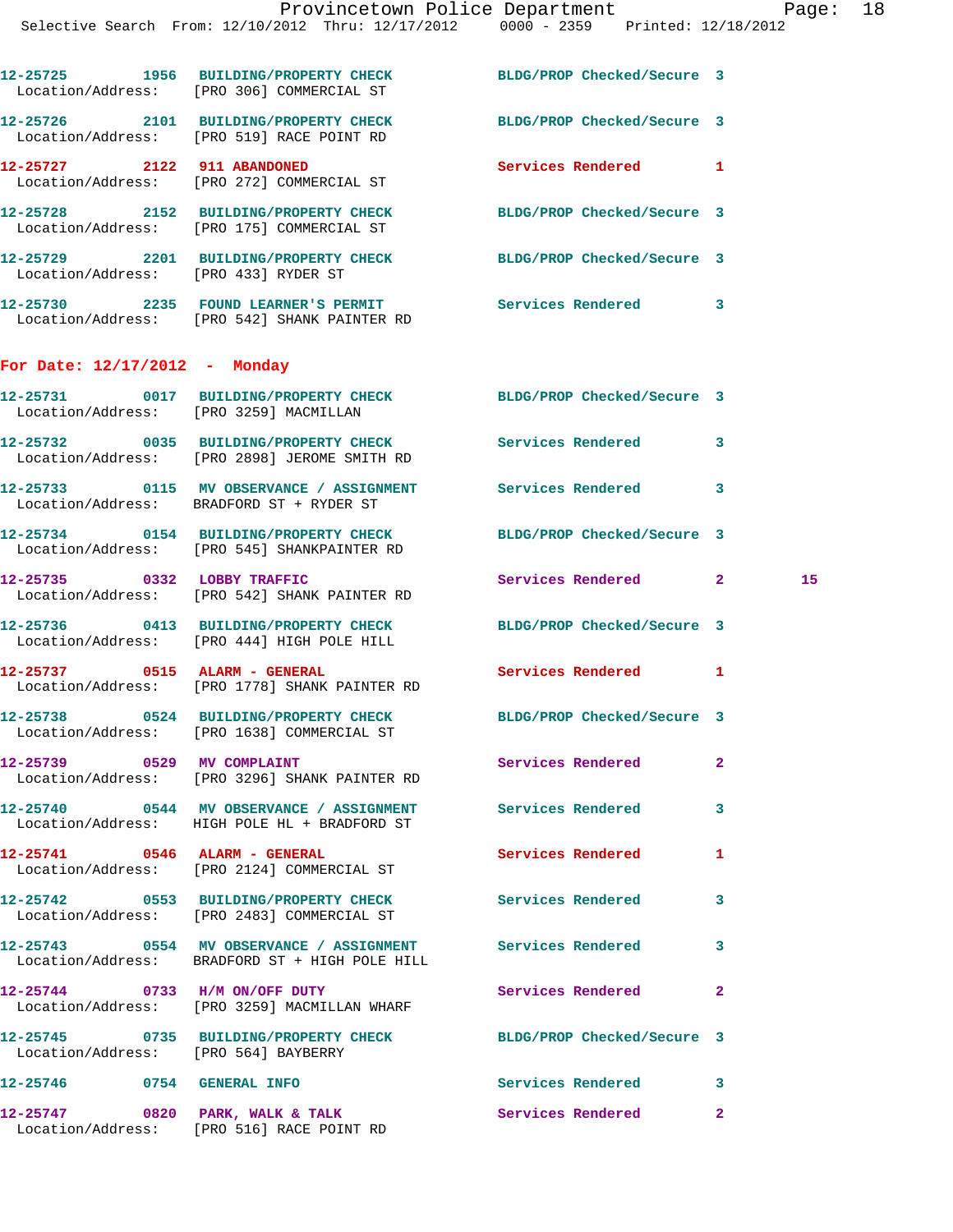|                                   | 12-25748 0902 BUILDING/PROPERTY CHECK No Action Required<br>Location/Address: [PRO 2206] COMMERCIAL ST     |                            | $\overline{\mathbf{3}}$ |
|-----------------------------------|------------------------------------------------------------------------------------------------------------|----------------------------|-------------------------|
|                                   | 12-25749 0929 BUILDING/PROPERTY CHECK<br>Location/Address: [PRO 75] CAPTAIN BERTIE RD                      | <b>Services Rendered</b>   | 3                       |
| Location/Address: HOWLAND ST      | 12-25751 0950 MV OBSERVANCE / ASSIGNMENT No Action Required                                                |                            | 3                       |
| 12-25752 1011 MV STOP             | Location/Address: [PRO 2479] ROUTE 6                                                                       | <b>VERBAL WARNING</b>      | 3                       |
| Location/Address: SHANKPAINTER RD | 12-25753 1039 AMB 197 OUT OF SERVICE Services Rendered                                                     |                            | 3                       |
| Location/Address: ROUTE 6         | 12-25754 1101 MV OBSERVANCE / ASSIGNMENT                                                                   | No Action Required         | $\mathbf{3}$            |
|                                   | 12-25755 1201 SUSPICIOUS ACTIVITY<br>Location/Address: [PRO 2021] COMMERCIAL ST                            | SPOKEN TO                  | $\mathbf{2}$            |
| Location/Address: RYDER ST        | $12-25756$ 1253 PARK, WALK & TALK                                                                          | No Action Required         | $\overline{a}$          |
|                                   | 12-25757 1255 PARKING COMPLAINT / GENERAL Services Rendered<br>Location/Address: [PRO 3456] RYDER ST EXT   |                            | 3                       |
| Location/Address: STANDISH AVE    | 12-25758 1337 MV OBSERVANCE / ASSIGNMENT                                                                   | No Action Required         | $\mathbf{3}$            |
|                                   | 12-25759 1404 SERVE SUMMONS<br>Location/Address: [PRO 1275] ANTHONY ST                                     | Services Rendered          | 3                       |
| 12-25760 1415 SERVE SUMMONS       | Location/Address: [PRO 3437] MONTELLO ST                                                                   | Could Not Locate           | 3                       |
| 12-25762 1513 FRAUD               | Location/Address: [PRO 542] SHANK PAINTER RD                                                               | SPOKEN TO                  | $\overline{a}$          |
|                                   | 12-25763 1536 MEDICAL EMERGENCY<br>Location/Address: [PRO 440] HARRY KEMP WAY                              | Transported to Hospital 1  |                         |
|                                   | 12-25764 1539 BUILDING/PROPERTY CHECK<br>Location/Address: [PRO 564] BAYBERRY                              | BLDG/PROP Checked/Secure 3 |                         |
|                                   | 12-25765 1606 MEDICAL EMERGENCY<br>Location/Address: [PRO 440] HARRY KEMP WAY                              | Transported to Hospital 1  |                         |
|                                   | 12-25766 1641 REASSURANCE CHECK<br>Location/Address: [PRO 2087] HARRY KEMP WAY                             | Services Rendered 3        |                         |
|                                   | 12-25767 1708 BUILDING/PROPERTY CHECK BLDG/PROP Checked/Secure 3<br>Location/Address: [PRO 3259] MACMILLAN |                            |                         |
|                                   | 12-25768 1725 BUILDING/PROPERTY CHECK<br>Location/Address: [PRO 519] RACE POINT RD                         | <b>Services Rendered</b>   | $\overline{\mathbf{3}}$ |
| 12-25769 1731 SERVE WARRANT       | Location/Address: [PRO 542] SHANK PAINTER RD                                                               | No Action Required 3       |                         |
|                                   | 12-25770 1852 BUILDING/PROPERTY CHECK<br>Location/Address: [PRO 444] HIGH POLE                             | BLDG/PROP Checked/Secure 3 |                         |
| 12-25771 1924 ALARM - GENERAL     | Location/Address: [PRO 2018] COMMERCIAL ST                                                                 | False Alarm                | $\mathbf{1}$            |
|                                   | 12-25772 1931 BUILDING/PROPERTY CHECK<br>Location/Address: [PRO 182] COMMERCIAL ST                         | BLDG/PROP Checked/Secure 3 |                         |
|                                   | 12-25773 1950 ASSIST AGENCY / MUTUAL AID                                                                   | Services Rendered 3        |                         |